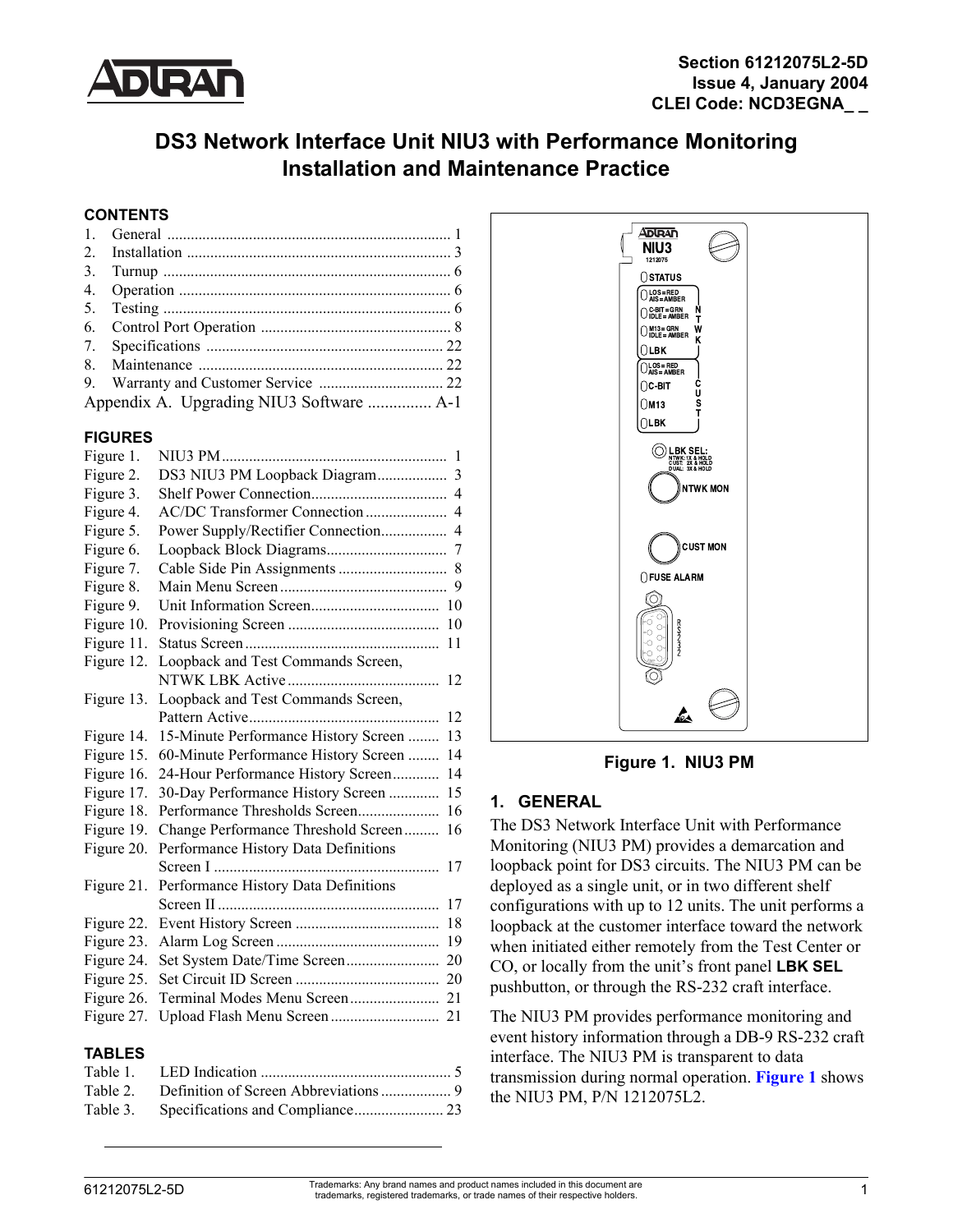## **Revision History**

Issue 4 of this document incorporates additional power connections and information, and adds loopback diagrams.

## **Features**

The NIU3 PM supports the following features and functions:

- Standalone enclosure, 12-slot shelf, or 3-slot shelf installation.
- DS3 C-Bit and M13 framing or unframed.
- Bypass relays ensure virtually uninterrupted data transmission during card failure, removal, or power loss.
- BNC network and customer connections.
- Loopback in response to FEAC and inband M13 codes.
- Midsize flush mounted jacks for nonintrusive monitoring in both network and customer directions.
- Recessed front panel pushbutton loopback control.
- Performance and status information reports via DS3 network performance report messaging (NPRM).
- 50-character scratch pad.
- DB-9 craft interface.
- Loss of signal detection and notification.
- $\cdot$  20, 60, 120-minute, and 24 hour test time out.
- $\cdot$  -24 VDC or -48 VDC power for standalone or shelf enclosures.
- 120 VAC independent power options.
- Dual power feeds in shelf configuration.
- Internal test pattern generation/detection.
- dBdsx measurement.
- Performance history displays for intervals of 15 minutes, 60 minutes, 24 hours, and 30 days.

## **Description**

The NIU3 PM resides at the demarcation point next to customer premises equipment and can be housed in a standalone enclosure, a 3-unit shelf, or a 12-unit shelf. The NIU3 PM is designed to loopback test data originating at the Test Center or the CO and responds to commands inserted into the data stream by a test head or portable test set. The loopback can isolate problems located on the customer side of the demarcation point, thus eliminating the need for an immediate trouble-call dispatch. The NIU3 PM is transparent to data transmission during normal operation. If the NIU3 PM fails, is removed from its housing, or a flash upgrade is in progress, the housing's bypass relays<sup>\*</sup> ensure circuit continuity to maintain data flow between the network and the customer. A front panel LED on the NIU3 PM provides notification of failure. See **[Figure 2](#page-2-1)** for a circuit diagram of the NIU3 PM in a DS3 network delivered via SONET.

\*ADTRAN patent pending configuration.

In addition to supporting NPRM the NIU3 PM provides performance monitoring and event history through the front panel DB-9 RS-232 via a VT100 or similar test device or control terminal.

#### **Compliance**

**[Table 1](#page-1-0)** shows the compliance codes for the DS3 Network Interface Unit NIU3 with Performance Monitoring. The DS3 Network Interface Unit NIU3 with Performance Monitoring is NRTL listed to the applicable UL standards.

## **Table 1. UL60950 Compliance Codes**

<span id="page-1-0"></span>

| Code                        | Input | Output |
|-----------------------------|-------|--------|
| Power Code (PC)             |       |        |
| Telecommunication Code (TC) |       |        |
| Installation Code (IC)      |       |        |

This device complies with Part 15 of the FCC rules. Operation is subject to the following two conditions:

- 1. This device may not cause harmful interference.
- 2. This device must accept any interference received, including interference that may cause undesired operation.

Changes or modifications not expressly approved by ADTRAN could void the user's authority to operate this equipment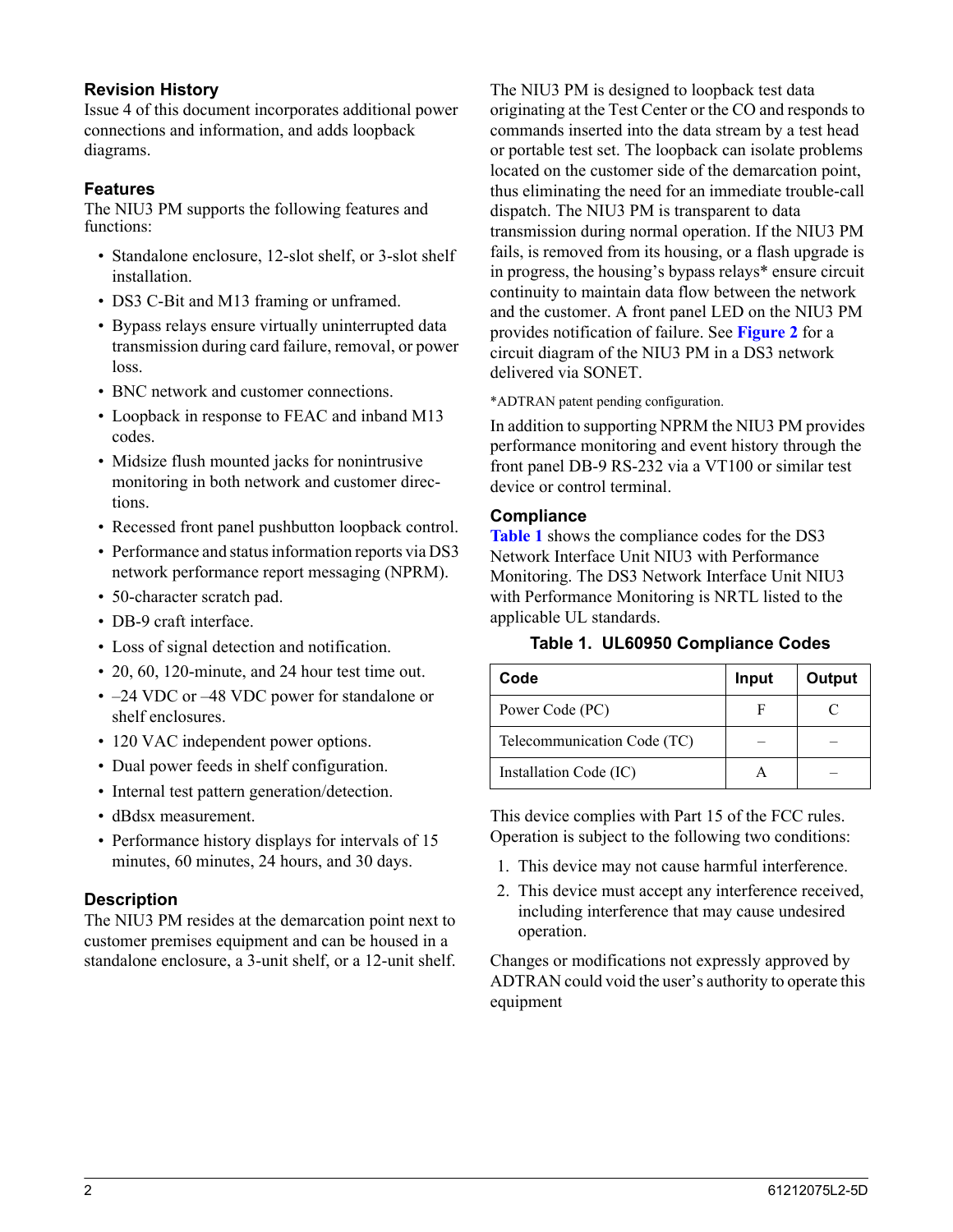

**Figure 2. DS3 NIU3 PM Loopback Diagram**

## <span id="page-2-1"></span><span id="page-2-0"></span>**2. INSTALLATION**



After unpacking the unit inspect it for damage. If damage is noted, file a claim with the carrier, then contact ADTRAN. Refer to *[Warranty and Customer](#page-21-2)  [Service](#page-21-2)*.

This product is intended for use in a restricted access area in a Type "B" or "E" enclosure only.

## **Location**

The NIU3 PM installs at any convenient location adjacent to the customer. The NIU3 PM can pass both network and customer signals up to 900 feet. Also, during NIU3 bypass operations, if total transmission distance exceeds 900 feet, DS3 data may cease. The DS3 NIU is not intended for use as a repeater. See [Figure 2](#page-2-1) for maximum recommended transmission distances

The NIU3 PM inserts into the host circuit board of the standalone housing, or the backplane edge connector on either of the shelf units. Card guides direct the unit for correct insertion and prevent perpendicular movement. The unit is secured with two front panel thumbscrews.

## **Jack Connections**

The three housings each have four rear panel BNC connectors for each NIU3 PM:

- Two for Customer Receive/Transmit:
- Two for Network Receive/Transmit

Two additional mid-size jacks on the NIU3 PM front panel provide a nonintrusive monitoring point for the transmit network and customer signals. The front panel DB-9 provides a craft interface. The standalone housing or shelf security panel must be opened to access the monitoring jacks and the DB-9 craft interface.

# **CAUTION**

Terminate grounds to an approved ground location. Check metal to metal contact on all ground connections, verify ground circuit continuity.

# **Housing Ground Option**

Optionally, frame ground is provided by a ground lug on the standalone motherboard (J1). J1 and TB1 are electrically connected. A ground wire portal on the rear panel of the housing provides access for this ground wire. J1 is a screw compression terminal requiring a copper wire (14 AWG minimum) connection. Ground posts are installed on the standalone housing, the 3-slot shelf, and the 12-slot shelf rear panels. The ground posts are sized for 6 AWG maximum.

## **Shelf Power**

The NIU3 PM operates on local  $-24$  VDC or  $-48$  VDC. The standalone housing, 3-slot, and 12-slot shelf backplanes have a dual power terminal (**TB1**) with terminal connections for **A PWR**, **A RET** and **B PWR**, **B RET** wiring (18 AWG minimum) plus a common Frame Ground (18 AWG minimum) connection (see **[Figure](#page-3-0)  [3](#page-3-0)**). The standalone housing has a power wire portal on the rear panel for termination on the host circuit board at **TB1**.

## **CAUTION**

If supply and return terminals are installed opposite of the described configurations, the unit will not power-up.

The following terminal connections are made:

- Connect  $-48$  V or  $-24$  V supply to **PWR A.**
- ï Connect the associated return wire to **RET A**.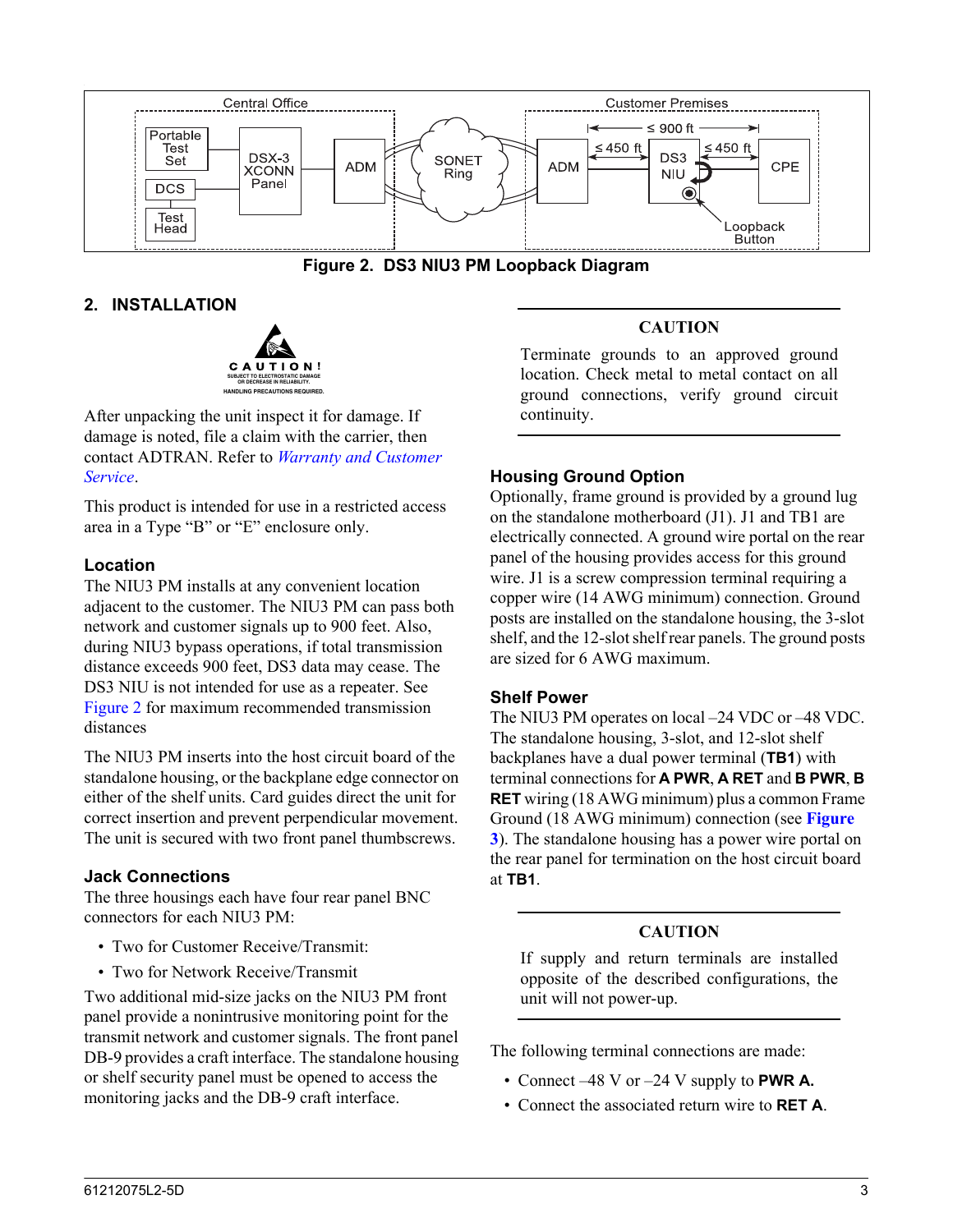• If redundant power is intended make similar connections to **PWR B** and **RET B**.

A diode arrangement adds reliability by allowing both DC supplies to load-share with one side picking up the entire load if the other side fails.



**Figure 3. Shelf Power Connection**

## <span id="page-3-0"></span>**Independent Power Supplies**

Two optional independent power supply units are available.

- AC/DC transformer, P/N 1212074L1, providing 48V at 200 mA. Output terminals are stripped and tinned wires.
- Power supply/rectifier, P/N 1212080L1, providing  $-54V$  @ 2 A. Output terminals are ring lugs sized for the NIU3 input terminals.

Both plug into a standard 120 VAC outlet.

## **AC/DC Transformer**

The AC/DC transformer is specifically intended for use with the standalone housing, P/N 1212070L1. For the AC/DC transformer, the (red) power wire is connected to the RET terminal and the (black) return wire to the PWR terminal. The green wire connects to the Frame Ground terminal (see **[Figure 4](#page-3-1)**).



<span id="page-3-1"></span>**Figure 4. AC/DC Transformer Connection**

#### **Power Supply/Rectifier**

For the power supply/rectifier unit (**[Figure 5](#page-3-2)**), the output wire on the PS/R terminates in a modular connector. An extension wire with a matching connector is included. The extension wire has ring terminals on the far end for connection to the NIU3 power terminals.

The red wire is  $-54$  VDC and connects to the PWR A terminal, the black wire is the return and connects to the RET A terminal, the green wire connects to FGND.

# **NOTE**

The PS/R is a negative output device so RED and BLACK wires connect opposite of the AC/DC transformer wires.



<span id="page-3-2"></span>**Figure 5. Power Supply/Rectifier Connection**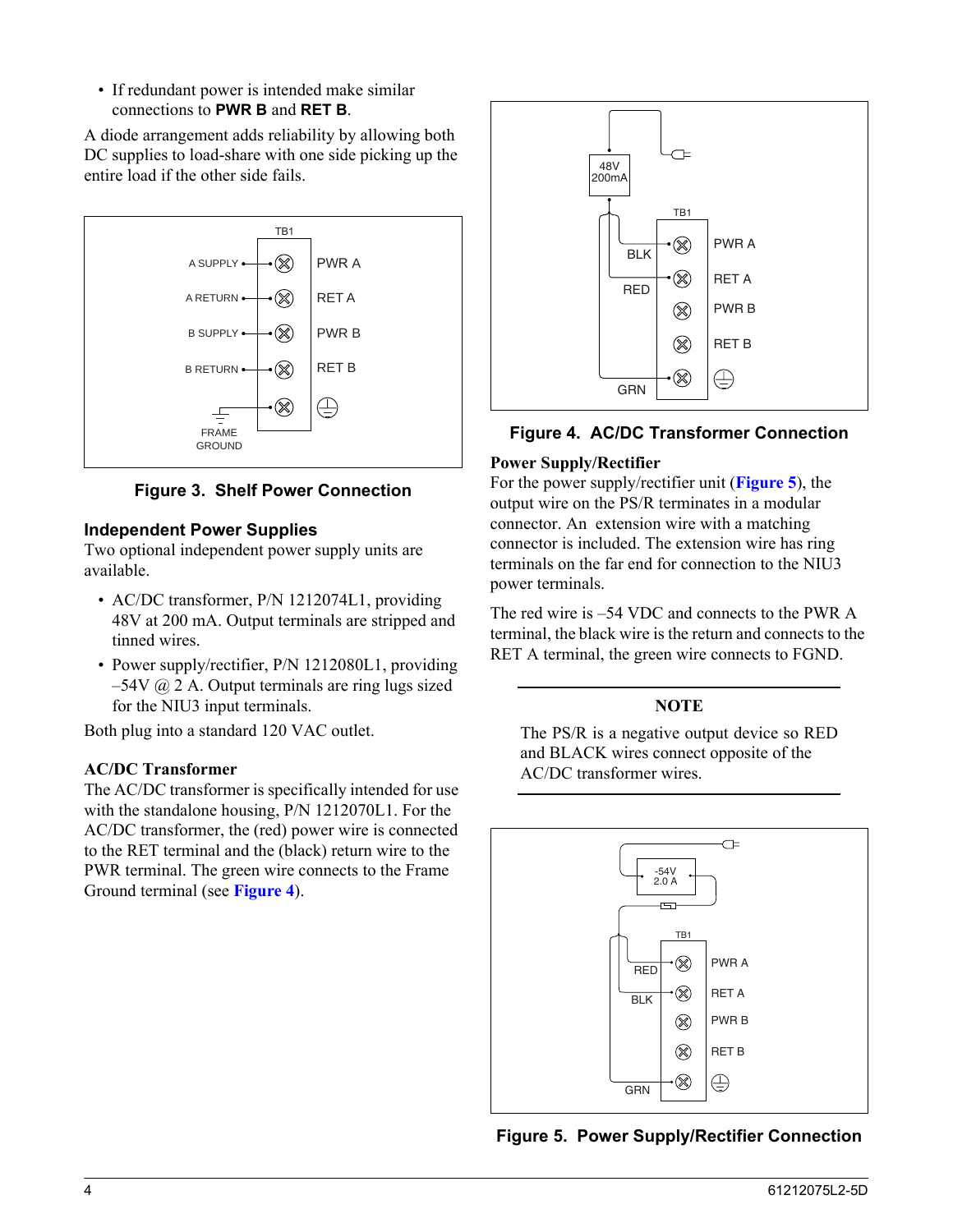## **Fuse**

The input current is fused on each NIU3 PM card.

## **Options**

Hardware options are not required prior to installation and turnup. Options for test time out, inband loopback enable, and keep alive signal are available on the Provisioning Menu screen. Framing is automatically detected and maintained through the unit.

## **LED Indication**

Ten LEDs on the NIU3 PM front panel show status during normal, problem, and test operation. **[Table 2](#page-4-0)** describes LED indication.

# **Initiating Loopback with SW1**

The front panel **LBK SEL** pushbutton (SW1) controls three loopback modes as described here:

- To initiate a network loopback, depress SW1 once and hold for 5 seconds. During this time the **NTWK LBK** LED flashes rapidly indicating the network loopback is "arming". After 5 seconds the network loopback enables; the **NTWK LBK** LED turns ON solid; and SW1 can be released.
- To initiate a customer loopback, depress **SW1** twice and hold for 5 seconds. During this time the **CUST LBK** LED flashes rapidly indicating the customer loopback is arming. After 5 seconds the customer loopback enables; the **CUST LBK** LED turns on solid; and **SW1** can be released.

<span id="page-4-0"></span>

| <b>LED</b>          | Color          | <b>Status</b>                     | <b>Description</b>                                                                                                                                                       |
|---------------------|----------------|-----------------------------------|--------------------------------------------------------------------------------------------------------------------------------------------------------------------------|
| <b>STATUS</b>       | Green<br>Red   | On<br>On<br>Off                   | Normal operation.<br>Card malfunction (Bypass operation enabled).<br>No power.                                                                                           |
| <b>NTWK LOS/AIS</b> | Red<br>Amber   | On<br>On<br>Off                   | DS3 signal not present at network interface.<br>AIS present at network interface.<br>DS3 signal present at network interface.                                            |
| <b>NTWK C-BIT</b>   | Green<br>Amber | On<br>Off<br>On                   | C-Bit framing present at network interface.<br>C-Bit framing not detected at network interface.<br>C-Bit framing present, TX idle.                                       |
| <b>NTWK M13</b>     | Green<br>Amber | On<br>Off<br>On                   | M13 framing present at network interface.<br>M13 framing not detected at network interface.<br>M13 framing present, TX idle.                                             |
| <b>NTWK LBK</b>     | Amber          | Flashing<br>Flashing<br>On<br>Off | Slow: Network pattern test active.<br>Fast: Loopback arming.<br>Loopback toward network enabled.<br>Loopback toward network disabled; network pattern test disabled.     |
| <b>CUST LOS/AIS</b> | Red<br>Amber   | On<br>On<br>Off                   | DS3 signal not present at customer interface.<br>AIS present at customer interface.<br>DS3 signal present at customer interface.                                         |
| <b>CUST C-BIT</b>   | Green          | On<br>Off                         | C-Bit framing present at customer interface.<br>C-Bit framing not detected at customer interface                                                                         |
| <b>CUST M13</b>     | Green          | On<br>Off                         | M13 framing present at customer interface.<br>M13 framing not detected at customer interface.                                                                            |
| <b>CUST LBK</b>     | Amber          | Flashing<br>Flashing<br>On<br>Off | Slow: Customer pattern test active.<br>Fast: Loopback arming.<br>Loopback toward customer enabled.<br>Loopback toward customer disabled, customer pattern test disabled. |
| <b>FUSE ALARM</b>   | Red            | Off<br>On                         | Normal.<br>Circuit board fuse failed.                                                                                                                                    |
|                     |                |                                   | Note: All LEDs OFF indicates no power, or other system malfunction.                                                                                                      |

## **Table 2. LED Indication**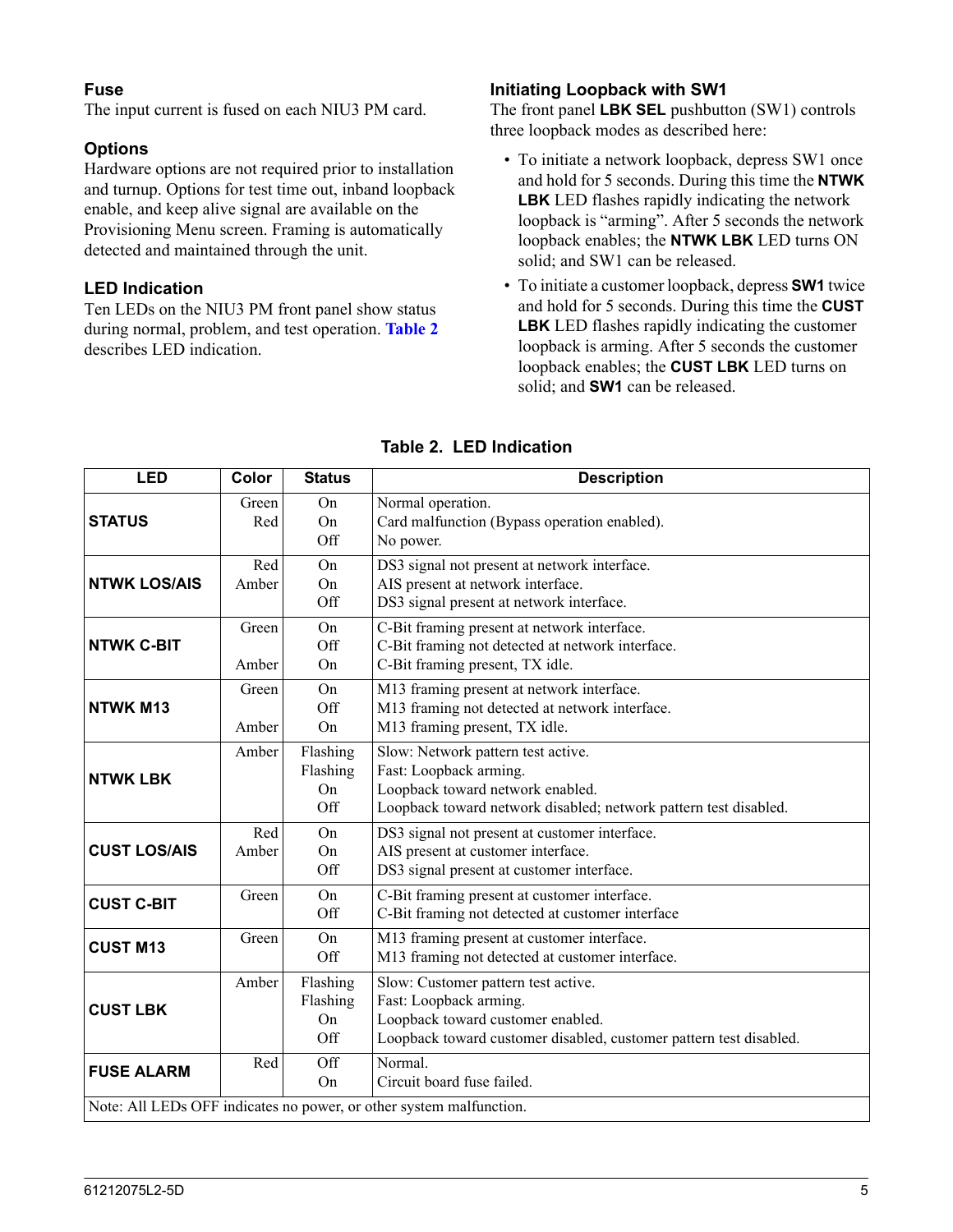• To initiate a dual (bidirectional) loopback, depress **SW1** three times and hold for 5 seconds. During this time the **NTWK LBK** and **CUST LBK** LEDs flash rapidly indicating the dual loopback is arming. After 5 seconds the dual loopback enables, the **NTWK LBK** and **CUST LBK** LEDs turn on solid, and **SW1** can be released.

If **SW1** is released before the arming period expires the loopback does not initiate. This feature decreases the chance of an inadvertent loopback.

 If a loopback is in effect, depressing **SW1** will disable the loopback regardless of initiation point.

Loopback priority is in response to the most recent local or remote input. The **LBK** LEDs show status.

# <span id="page-5-0"></span>**3. TURNUP**

When inserted into a host with power, the **STATUS** LED turns on red while the NIU3 PM performs a self-test. If the self-test passes, the **STATUS** LED turns on green and the remaining LEDs go through an on/off sequence indicating the NIU3 PM is online. If the test fails, the **STATUS** LED remains red and the host bypass relays will maintain data flow around the NIU3 PM. Shutdown procedures are not required.

# <span id="page-5-1"></span>**4. OPERATION**

During normal operation the NIU3 PM is transparent to the network. In the event of circuit trouble, test equipment at the central office control terminal can monitor the loop. When a loopback is initiated, the transmit/receive paths can be tested to the customer interface.

## **Monitoring**

Front panel mid-size monitoring jacks provide nonintrusive monitoring access through a highimpedance bridging circuit. The monitor level is nominally 21.5 dB below the signal power. The signal to the network is monitored via the **NTWK MON** jack; the signal to the customer is monitored via the **CUST MON** jack.

# **Loss of Signal**

In the event of a loss of signal, the NIU3 PM provides both a "keep alive" signal and LED notification.

- If there is no signal from the network, the **NTWK LOS/AIS** LED turns on red, and the NIU3 PM will transmit an unframed all ones signal toward the customer.
- If there is no signal from the customer, the **CUST LOS/AIS** LED turns on red, and the NIU3 PM will

transmit the signal selected by Option 3 on the Provisioning menu. The three selections that can be sent to the network upon customer LOS are these:

- Framed Idle
- $-$  AIS
- $-$  No Signal

# **Loss of Framing**

If either **NTWK** or **CUST C-Bit** and **M13** LEDs are both off, the associated network or customer signal is unframed.

## <span id="page-5-2"></span>**5. TESTING**

The NIU3 is compatible with standard test equipment. Digital testing is accomplished with the T-BERD 310 or equivalent.

## **FEAC Loopback**

The test device at the CO inserts a DS3 NIU FEAC (Far End Alarm and Control) loop up code (C-bit parity framing only) toward the NIU3. The NIU3 then performs a network loopback. The loopback is terminated by a DS3 NIU FEAC loop down code.

## **Loopback and Bypass Configurations**

There are four basic NIU3 normal/loopback configurations:

- I Normal Operation
- II Network Loopback
- III Customer Loopback
- IV Dual Loopback

Each configuration is shown in a block diagram in **[Figure 6](#page-6-0)**. Each block diagram represents the NIU3 circuit card in normal operation or a particular loopback.

Each block diagram illustrates the relative position of the detecting circuits to one another and the LED indication associated with each, plus the location of the mid-size monitoring jacks. See Table 1 for LED descriptions.

## **Bypass Operation**

The bypass relays are represented in block diagram I only. The bypass relays are independent of the NIU3 circuit card and loopback configurations. The relays switch to the bypass position during one of the following conditions:

- The NIU3 circuit card fails or loses power
- The NIU3 circuit card is removed
- Flash upgrade is in progress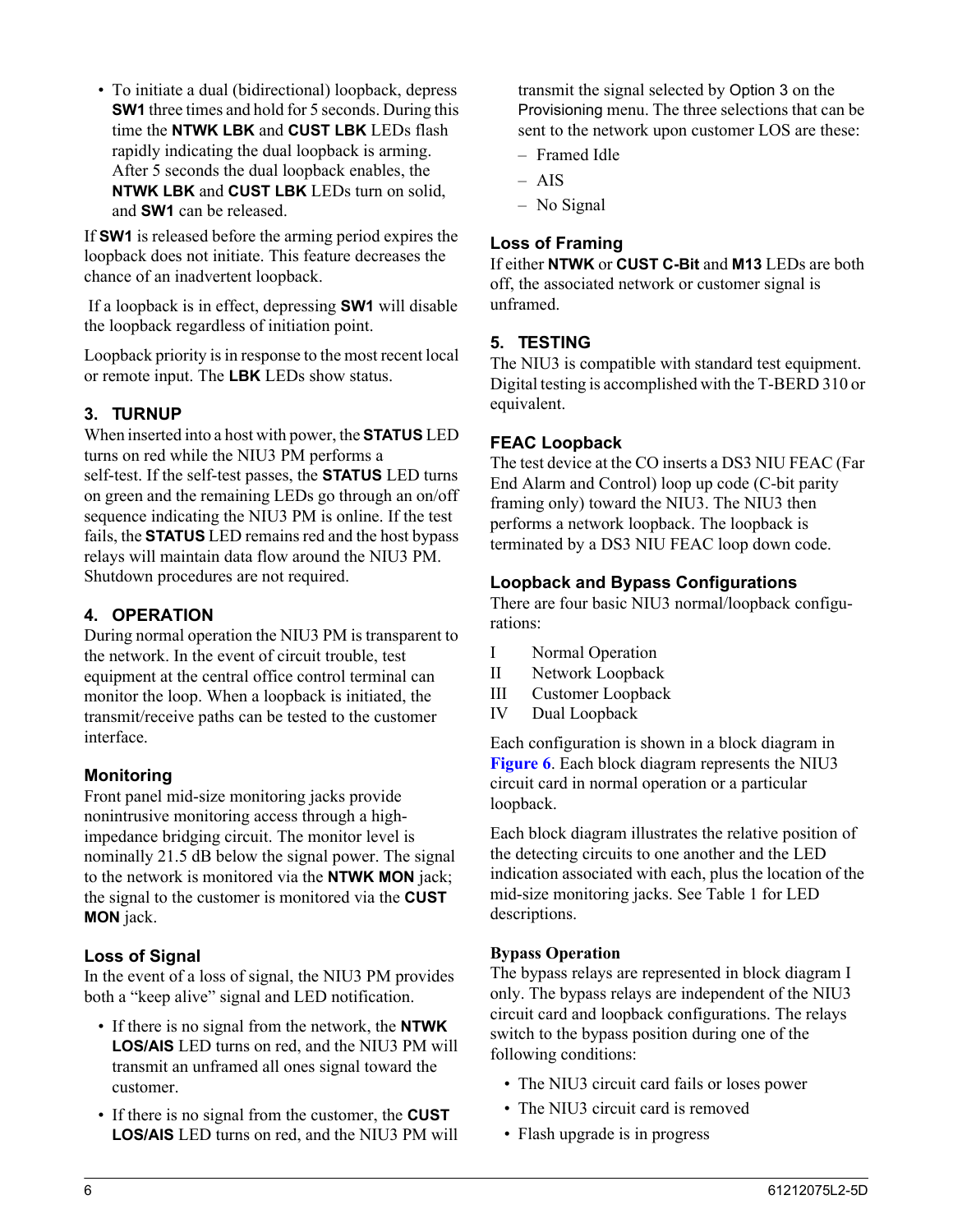

<span id="page-6-0"></span>**Figure 6. Loopback Block Diagrams**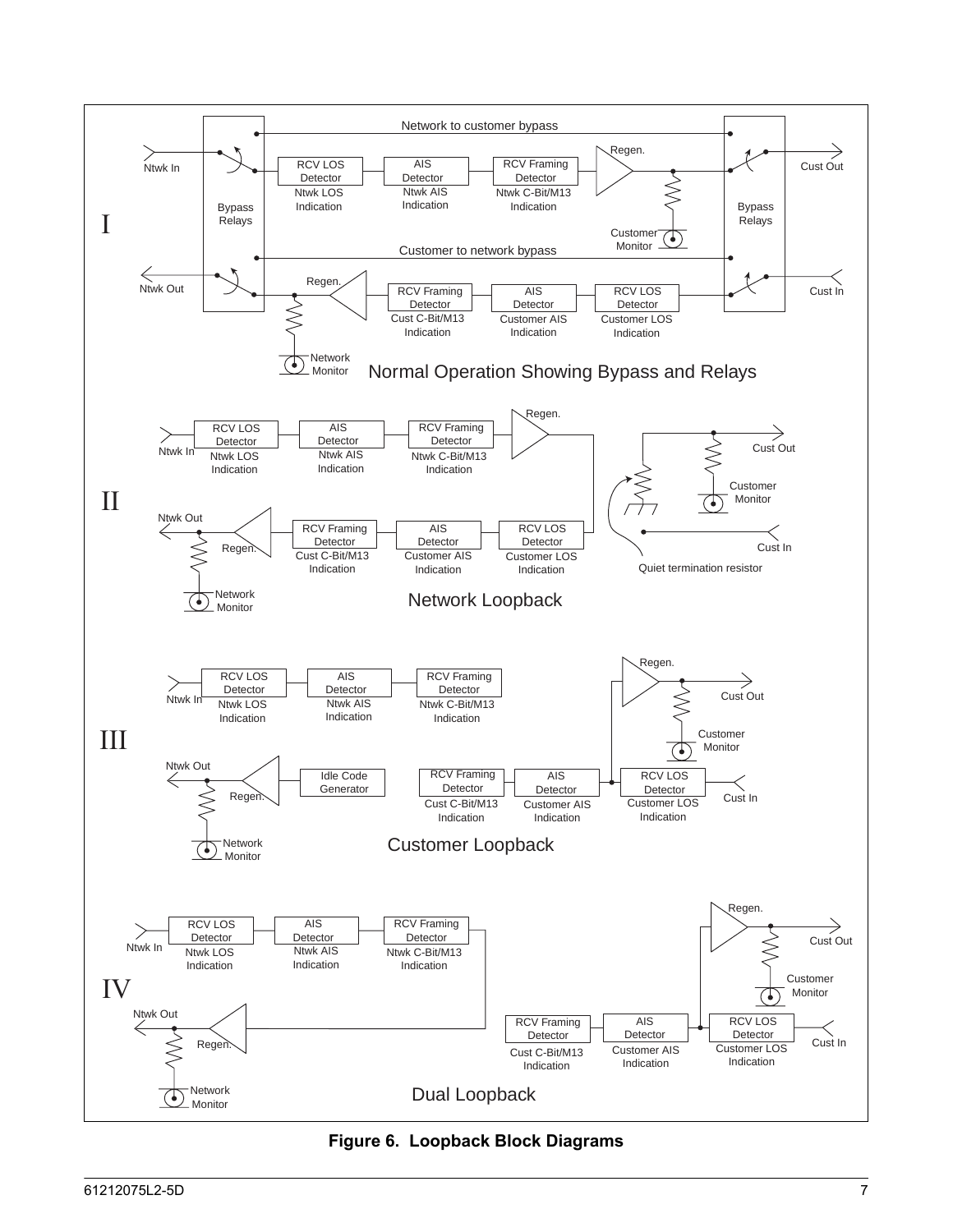## **Inband Test Codes**

Remote testing can also be conducted using inband test codes. The CO test device inserts the arming code: 1011100 for 5 seconds. After 5 seconds the test device has 20 seconds to transmit one of the following test identifier codes:

- 1101 0011 1101 0011 D3D3h Loopback
- $\cdot$  0010 1110 0010 0011 2E23h 2^23-1
- 0010 1110 0010 0000 2E20h ORSS
- 1101 0111 0100 0001 D741h Blue
- 1101 0111 0100 0010 D742h Idle
- 1101 0111 0100 0011 D743h User Defined

The first code initiates a Loopback at the customer interface in the network direction. The remaining codes send the associated test pattern in both network and customer directions simultaneously. To deactivate a loopback or test pattern, send 1110110, and the NIU will respond immediately.

NIU test patterns are framed according to framing of the incoming signal at the NIU NTWK interface at the moment an NIU inband test pattern is activated. The User Defined test pattern is set to the last test pattern programmed on the NIU Loopbacks and Test Commands screen.

The loopback command can also be enabled or terminated with the front panel **LBK SEL** pushbutton or via craft interface. The NIU3 features additional testing available in the loopback and test commands menus. Manual loopback and BERT tests are available as shown in the Loopback and Test commands menu screens.

## **Time Out**

After a loopback or pattern test is initiated, unless terminated manually, a time out returns the loop to normal operation after 20 minutes, 60 minutes, 120 minutes, or 24 hours. The timer is reset at any point by sending the FEAC loop up code. The test time out can be disabled through the craft interface.

## **NOTE**

When conducting a terminal session always select VT100 mode in the Settings menu prior to making the craft connection.

# <span id="page-7-0"></span>**6. CONTROL PORT OPERATION**

The NIU3 PM front panel DB-9 provides an RS-232 interface for connection to a controlling terminal. The DB-9 pinout is shown in **[Figure 7](#page-7-1)**. A terminal session is initiated upon insertion of a DB-9 jack into the RS-232. The terminal interface operates at data rates from 1.2 kbps to 19.2 kbps. The asynchronous data format is fixed at 8 data bits, no parity, and 1 stop bit. The supported terminal type is VT100 or compatible.



<span id="page-7-1"></span>**Figure 7. Cable Side Pin Assignments**

#### **Terminal Session**

The NIU3 PM synchronizes upon insertion in a powered-up shelf or housing. After synchronization, terminal sessions provide access to screen menus for provisioning, monitoring, testing, or obtaining performance or event history. Terminal session screen access is available at any time during operation. The screens shown in this practice identify the main menu screens; subordinate screens are not depicted. Abbreviations used in screen diagrams are explained in **[Table 3](#page-8-0)**.

## **NOTE**

If using a personal computer with terminal emulation capability, disable all power saving programs. Otherwise, communication between the PC and the NIU3 PM may be disrupted, resulting in misplaced characters, or screen time outs.

#### **NOTE**

Not all option screens are shown in this document. Many screen options selected will advance to additional screens with additional options. Following screen instructions will successfully navigate the user through the complete option menu series.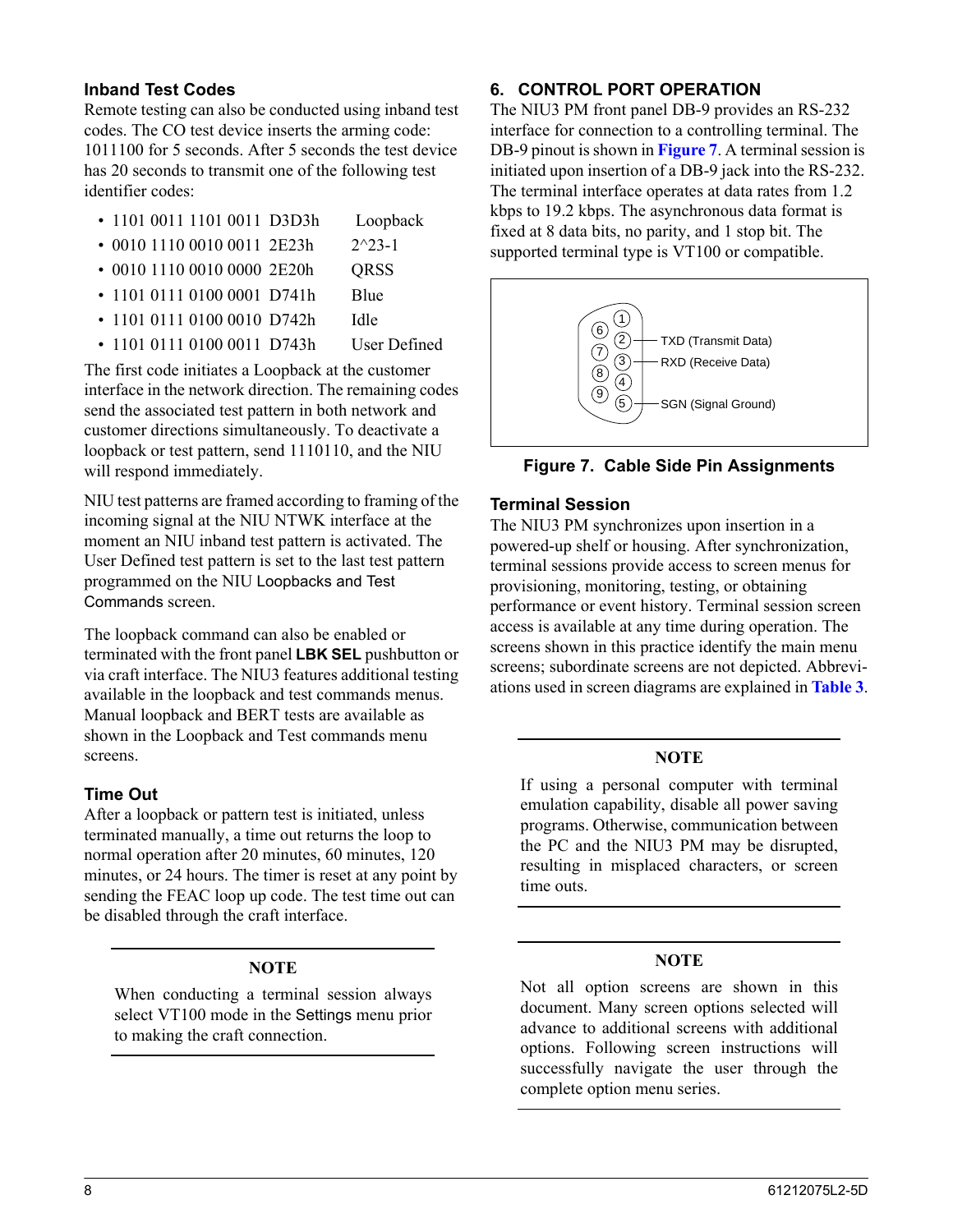|  |  |  | <b>Table 3. Definition of Screen Abbreviations</b> |
|--|--|--|----------------------------------------------------|
|--|--|--|----------------------------------------------------|

<span id="page-8-0"></span>

| <b>UNFR</b>      | Unframed: An unframed DS3 signal.                                                                                                                                                                                                                       |
|------------------|---------------------------------------------------------------------------------------------------------------------------------------------------------------------------------------------------------------------------------------------------------|
| M13              | <b>DS3 M13 Multiplex</b> : A framed DS3 signal with an application identification channel (AIC) signal of random 1s<br>and 0s. The C-Bit channel is employed to denote the presence or absence of stuffed bits. Also known as M23.                      |
| C-Bit            | <b>DS3 C-Bit Parity:</b> A framed DS3 signal with an application identification channel signal set to 1. The<br>C-Bit channel is available for carrying parity information, FEBE bits, far-end alarm and control signals, etc.                          |
| $2^{\prime}23-1$ | Pseudorandom Pattern: With a maximum of 22 sequential 0s and 23 sequential 1s that is used to simulate live<br>T <sub>3</sub> data.                                                                                                                     |
| <b>BPV</b>       | <b>Bipolar Violation:</b> The occurrence of a pulse of the same polarity as the previous pulse. BPVs that are part of<br>the zero substitution code are excluded.                                                                                       |
| EXZ              | <b>Excessive Zeros:</b> The occurrence of more than two consecutive zeros.                                                                                                                                                                              |
| FEBE             | <b>Far-End Block Error</b> : The occurrence of a "not all 1s" pattern in the three FEBE bits and is a result of either a<br>far-end M-bit error, a far-end F-bit error, or a far-end CP-bit error. FEBEs only apply to the C-Bit parity<br>application. |
| <b>SEF</b>       | Severely Errored Frame: An SEF defect occurs when three or more F-bit errors in 16 consecutive F-bits are<br>detected. An SEF defect is terminated when the signal is in-frame and there are less than three F-bit errors in16<br>consecutive F-bits.   |
| <b>QRSS</b>      | Quasi Random Signal Source: A modified $2^{\circ}20$ -1 pseudorandom test signal that has artificial constraints to<br>limit the maximum number of zeros in the bit stream.                                                                             |

## **Establishing a Terminal Session**

1. NIU3 Unit Information

To establish a terminal session, connect a terminal device to the front panel DB-9, then enter the password **ADTRAN**. The Main Menu appears as shown in **[Figure](#page-8-1)  [8](#page-8-1)**.

The Main Menu provides access to detailed performance and configuration information. The following screens are available from the Main Menu:

- 2. Provisioning
- 3. Status
- 4. Loopbacks and Test
- 5. Performance History
- 6. Event History
- 7. Alarm Log
- 8. Set Circuit ID and Scratch Pad
- 9. Set Date and Time
- 10. Terminal Modes
- 11. Software Download

<span id="page-8-1"></span>CIRCUIT ID: xxxxxxx 01/01/01 13:04:03 Adtran NIU3 Main Menu 1. NIU3 Unit Information 2. Provisioning 3. Status 4. Loopbacks and Test 5. Performance History 6. Event History 7. Alarm Log 8. Set Circuit ID and Scratch Pad 9. Set Date and Time 10. Terminal Modes 11. Software Download Selection:

**Figure 8. Main Menu Screen**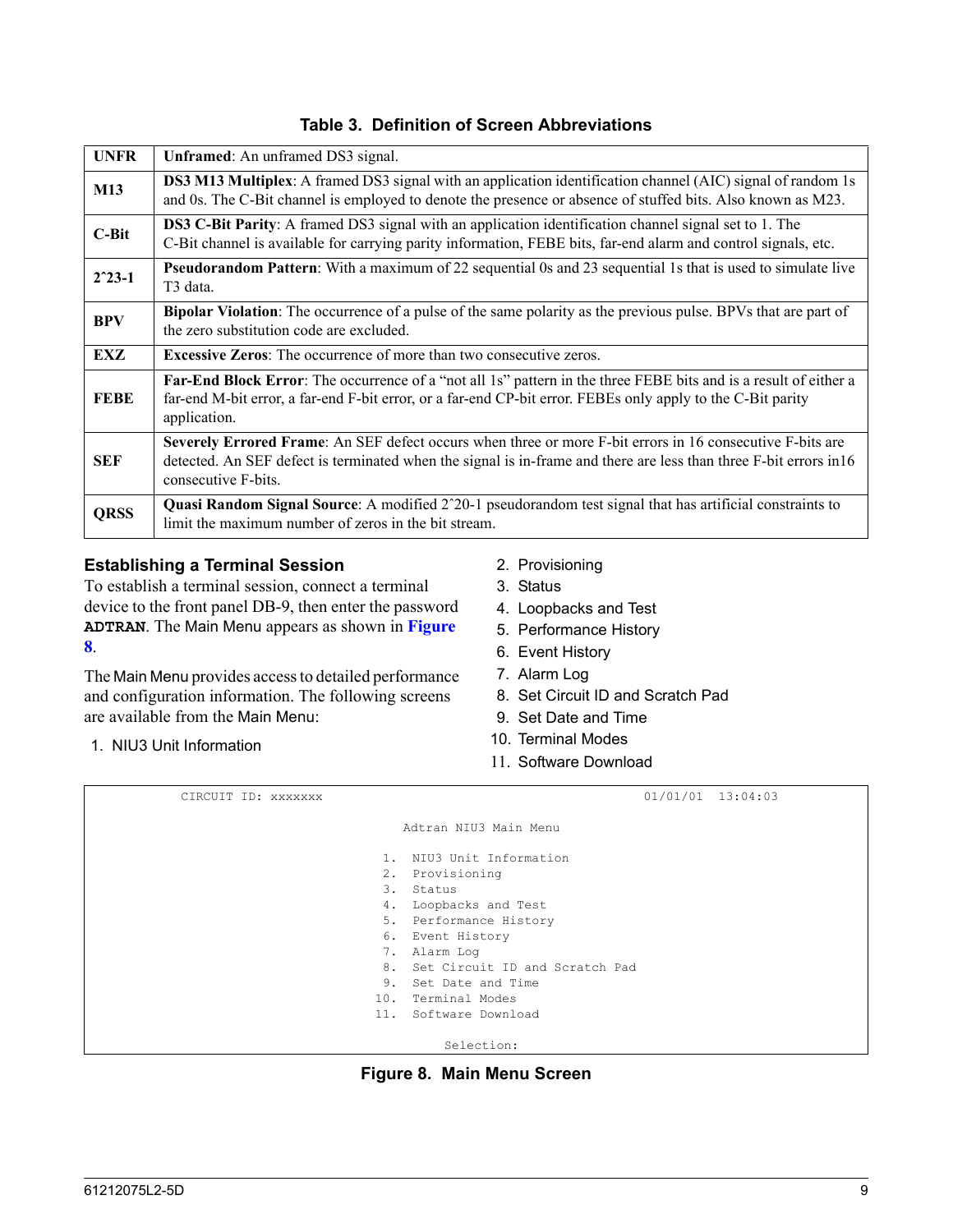The NIU3 Unit Information screen, **[Figure 9](#page-9-0)**, displays part number, serial number, CLEI code, firmware revision, and checksums for the NIU3 PM.

The Provisioning screen, **[Figure 10](#page-9-1)**, shows screen option selections. Option 2, Inband M13 Loopback Enable/Disabled, is used to enable or disable detection of inband loopback codes. Option 3, KAS for Customer LOS, selects which keep alive signal is sent to the network when the NIU3 customer receiver detects LOS, such as Idle, AIS, or No Signal.

The Reset to Factory Default selection, D, resets options 1, 2 and 3 as shown in Figure 10.

The Bert/Loopback Timeout screen options can be Disabled, or selected for 20 min, 60 min, 120 min, or 24 hrs. After the selected test timeout expires, the loopback or pattern test releases. Pressing the **LBK SEL** button during a loopback also releases the loopback and returns the unit to normal operation.

CIRCUIT ID: xxxxxxx 01/01/01 13:04:03 Press ESC to return to previous menu ##################################### Support Hours: 7am - 7pm CST # ## ###### ## ###### ## ###### Emergency: 7days X 24hrs # ## ## ## ## ## ## # ## ## ## Phone: 800.726.8663 ########## ## ## ## ###### ###### ## ## Fax: 256.963.6217 # # ####### ##### ### #### ## Internet: www.adtran.com ############################################## 901 Explorer Boulevard, Huntsville, AL 35806-2807 ADTRAN NIU3 Part #: 1212075L2 S/N: 123456789 CLEI: NCD3EGNA Rev: A04 App CS: 0195 Boot CS: 8458 Flash CS: 85ED

**Figure 9. Unit Information Screen**

```
CIRCUIT ID: xxxxxxx 01/01/01 13:04:03
     Press ESC to return to previous menu
              Provisioning
 1. Bert/Loopback Timeout = 120 min.
 2. Inband M13 Loopback = Enabled
 3. Customer LOS = AIS
     D. Reset to Factory Defaults
               Selection:
```
<span id="page-9-1"></span>**Figure 10. Provisioning Screen**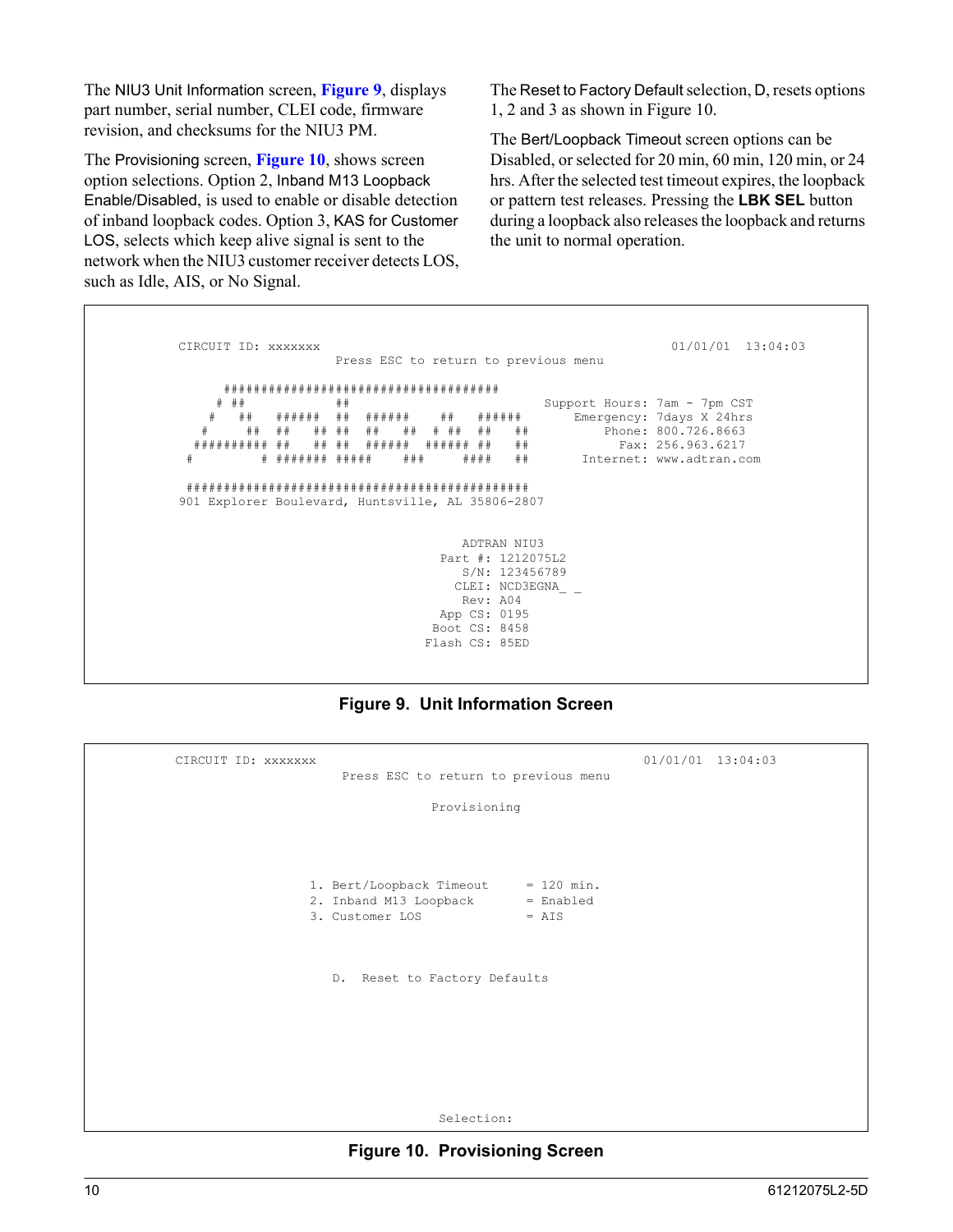The Status screen, **[Figure 11](#page-10-0)**, provides quick access to the network and customer status information. The indication of "ones" is only shown for the transmit status.



<span id="page-10-0"></span>**Figure 11. Status Screen**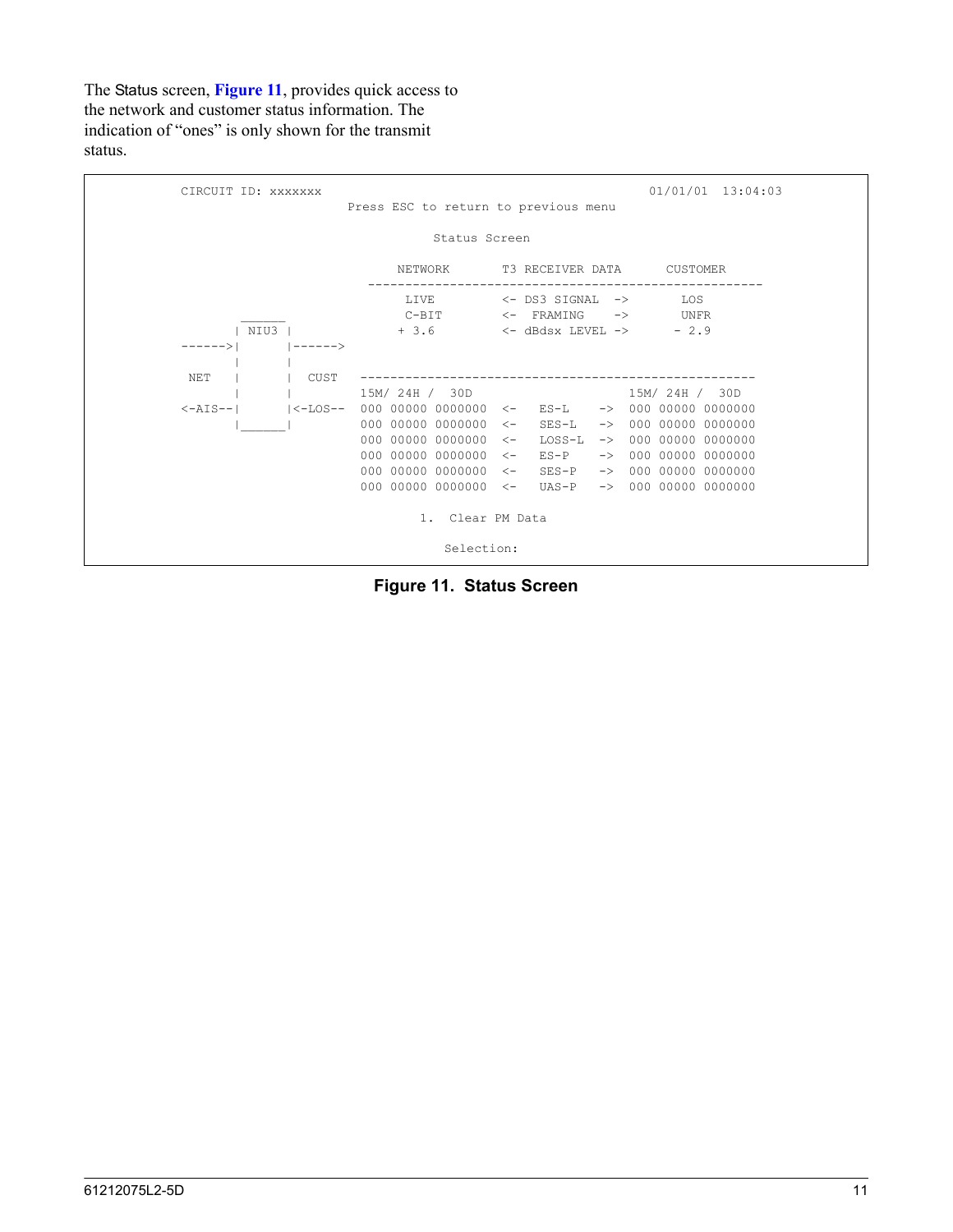The Loopback and Test Commands Screen, **[Figure 12](#page-11-0)** and **[Figure 13](#page-11-1)**, allows tests to be initiated or terminated while graphically displaying the test status of the NIU3 PM. The test patterns can be initiated in both directions simultaneously, but a test pattern and a loopback cannot both be active. A loopback request is confirmed by typing  $Y'$  on the next screen. Figure 12 shows an active network loopback.

#### **Test Pattern Pattern Generator**

Figure 13 shows an active test pattern to the network. The error count display for the test pattern will count to and hold at 65535 errors. A loss of pattern sync will cause the count to increment to 65535. Reset the error count by selecting "Reset Pattern Errors". If a test pattern is active to the network, then a pattern of unframed all "ones" is transmitted toward the customer.

| CIRCUIT ID: XXXXXXX | $01/01/01$ 13:04:03                    |
|---------------------|----------------------------------------|
|                     | Press ESC to return to previous menu   |
|                     | Loopback and Test Commands             |
| NIU3                | 1. Deactivate Network Loopback         |
| $---$               | ----------> 2. Loopback Customer       |
|                     | 3. Dual Loopback                       |
|                     |                                        |
|                     | 4. Send Pattern to Network             |
| <b>NET</b><br>CUST  | 5. Deactivate Pattern to Network       |
|                     |                                        |
|                     | 6. Send Pattern to Customer            |
|                     | 7. Deactivate Pattern to Customer      |
|                     | $2^223 - 1$<br>8. Pattern Type         |
|                     | 9. Framing for Pattern<br>$C-BIT$      |
| Pattern             | 10. Timing Source for Pattern<br>LOCAL |
| Errors              |                                        |
|                     | 11. Insert Bit Error                   |
| N/A<br>Network      | 12. Reset Pattern Errors               |
| N/A<br>Customer     |                                        |
|                     |                                        |
|                     | Selection:                             |

**Figure 12. Loopback and Test Commands Screen, NTWK LBK Active**

<span id="page-11-0"></span>

| CIRCUIT ID: XXXXXXX |         |                 |                                      | $01/01/01$ 13:04:03 |
|---------------------|---------|-----------------|--------------------------------------|---------------------|
|                     |         |                 | Press ESC to return to previous menu |                     |
|                     |         |                 |                                      |                     |
|                     |         |                 | Loopback and Test Commands           |                     |
|                     |         |                 |                                      |                     |
| Errs: 00000   NIU3  |         |                 | 1. Loopback Network                  |                     |
| ----------->        |         | ---------->     | 2. Loopback Customer                 |                     |
|                     |         |                 | 3. Dual Loopback                     |                     |
|                     |         |                 |                                      |                     |
| NET                 |         |                 | CUST 4. Send Pattern to Network      |                     |
|                     |         |                 | 5. Deactivate Pattern to Network     |                     |
|                     |         |                 |                                      |                     |
| $<-2^223-1--1$      |         | $ <$ ---------- | 6. Send Pattern to Customer          |                     |
|                     |         |                 | 7. Deactivate Pattern to Customer    |                     |
|                     |         |                 |                                      |                     |
|                     |         |                 | 8. Pattern Type                      | $2^223 - 1$         |
|                     |         |                 | 9. Framing for Pattern               | $C-BIT$             |
|                     |         |                 | 10. Timing Source for Pattern        | LOCAL               |
|                     | Pattern |                 |                                      |                     |
|                     | Errors  |                 | 11. Insert Bit Error                 |                     |
|                     |         |                 | 12. Reset Pattern Errors             |                     |
| Network             | 00000   |                 |                                      |                     |
| Customer            | N/A     |                 |                                      |                     |
|                     |         |                 | Selection:                           |                     |
|                     |         |                 |                                      |                     |

<span id="page-11-1"></span>**Figure 13. Loopback and Test Commands Screen, Pattern Active**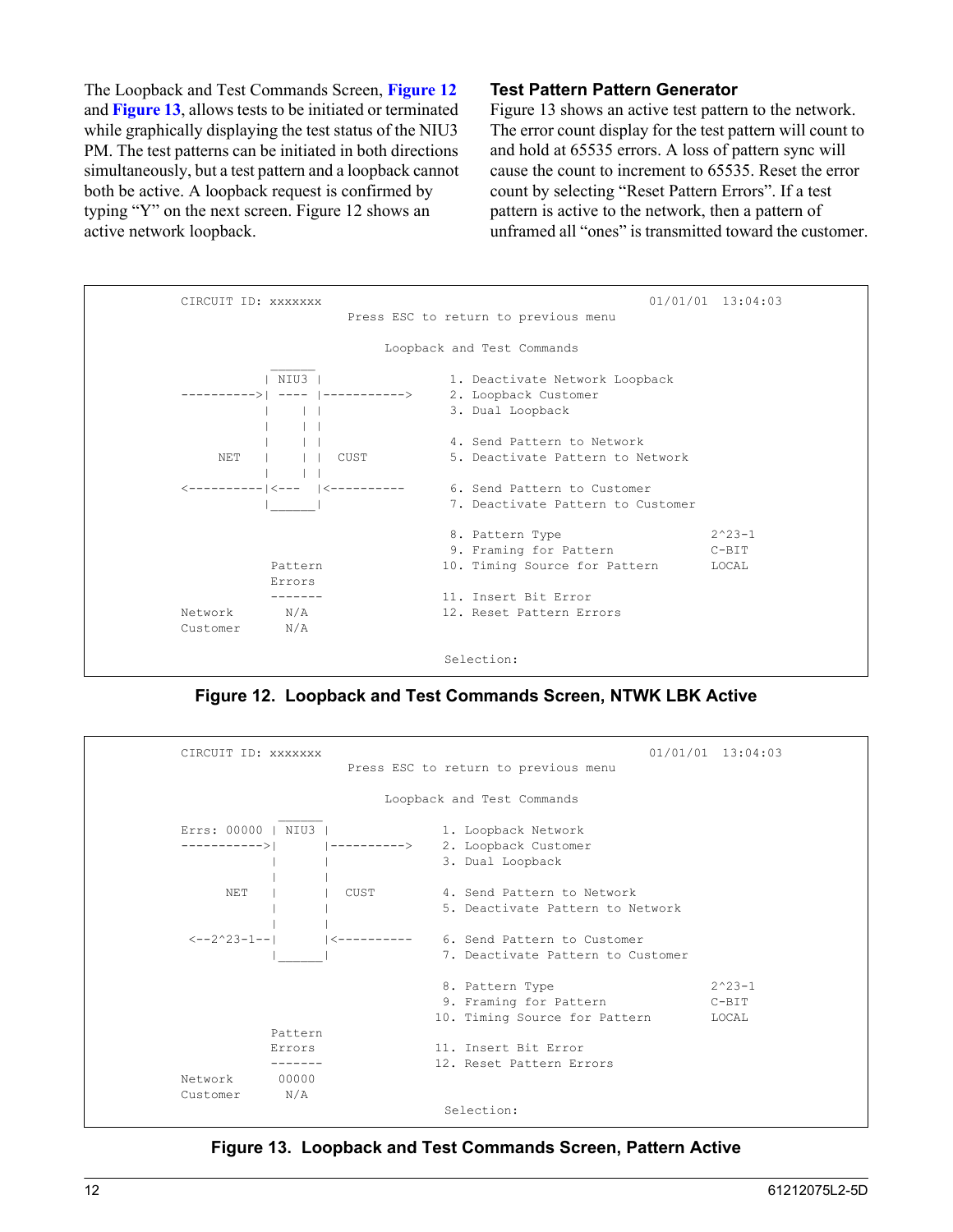The pattern that is sent can be selected using the Pattern Type option. Patterns available include 2^23-1, QRSS, Blue, Idle, and User Defined.

The following sequence is the factory default for the user defined pattern:

0000 0000 1111 1111

The timing source for the pattern is set to Network to preserve network timing. If a network signal is not present or if a loopback removes the timing reference from the network signal, local timing can be used for pattern testing.

If a test pattern is active to the customer, then framed DS3 idle is transmitted toward the network. The Framing for Pattern option selects the framing for the test patterns for both the network and the customer, and can be set to C-Bit, M13, or UNFR (unframed). The Timing Source for Pattern option selects whether the received network DS3 signal (NTWK) or the NIU3 PM local reference clock (LOCAL) will be used as the clock for the transmitted test pattern.

The Performance History screens (Figure 14 through Figure 17) exhibit a date and time stamp in the upper righthand corner for the data capture displayed. **[Figure 14](#page-12-0)** is an example of the 15-Minute Performance History screen. The date and time shown in each row of data registers indicate the end time of that particular interval. At each 15-minute interval, all performance information is backed up to nonvolatile memory, and the current 15-minute data registers are transferred to the 15-minute historical data registers. All 15-minute performance data registers are available for the past 24 hours. The 60-minute performance data registers (see **[Figure 15](#page-13-0)**) are available for the current hour and the past 60 hours. The 24-hour performance data registers (see **[Figure 16](#page-13-1)**) are available for the current day and the past 30 days. The 30-day performance data registers (see **[Figure 17](#page-14-0)**) are available for the current 30 days and three previous 30-day periods. All performance data registers can be reset by choosing 2. Reset Data. This reset must be confirmed by choosing **Y** on the warning screen (not shown).

The MSEC (Measured Seconds) parameter is a count of how many seconds have elapsed during the current interval displayed on the Performance History screen. The count will reset to zero when the performance history data is reset, or if the date or time is changed. The count will automatically restart when the current interval being observed ends and a new current interval begins.

| CIRCUIT ID: XXXXXXX                   |                                             |     |     |     |                     | $01/01/01$ 13:04:03 |
|---------------------------------------|---------------------------------------------|-----|-----|-----|---------------------|---------------------|
|                                       | Press ESC to return to previous menu        |     |     |     |                     |                     |
| Menu                                  | 15 Minute Network Near End Performance Data |     |     |     |                     |                     |
| 1. Definitions                        | Page 3 of 9 ES-L SES-L LOSS-L CV-L          |     |     |     |                     |                     |
| 2. Reset Data                         | MSEC<br>000                                 | 000 | 000 | 000 | 00000               |                     |
| 3. 15 Min Data                        | 01/01 01:45 000                             |     | 000 | 000 | 00000               |                     |
| 4. 60 Min Data                        | $01/01$ $01:30$ 000                         |     | 000 | 000 | 00000               |                     |
| 5. 24 Hr Data                         | 01/01 01:15 000                             |     | 000 | 000 | 00000               |                     |
|                                       |                                             |     | 000 | 000 | 00000               |                     |
| 7. Line Data                          | 01/01 01:00 000                             |     | 000 | 000 | 00000               |                     |
| 8. Path Data 1 01/01 00:45 000        |                                             |     | 000 | 000 | 00000               |                     |
| 9. Path Data 2                        | $01/01$ 00:30 000                           |     | 000 | 000 | 00000               |                     |
| 10. Network Near End 01/01 00:15 000  |                                             |     | 000 | 000 | 00000               |                     |
| 11. Customer Near End                 | 12/31 23:45 000                             |     | 000 | 000 | 00000               |                     |
| 12. Network Far End 12/31 23:30 000   |                                             |     | 000 | 000 | 00000               |                     |
| 13. Customer Far End 12/31 23:15 000  |                                             |     | 000 | 000 | 00000               |                     |
| 14. Change Thresholds 12/31 23:00 000 |                                             |     | 000 | 000 | 00000               |                     |
| 'B'Backward                           |                                             |     |     |     | $10--->1$ $1--->13$ |                     |
| 'F'Forward                            |                                             |     |     |     | N C                 |                     |
|                                       |                                             |     |     |     | $12<---$   $<-11$   |                     |
|                                       | Selection:                                  |     |     |     |                     |                     |

<span id="page-12-0"></span>**Figure 14. 15-Minute Performance History Screen**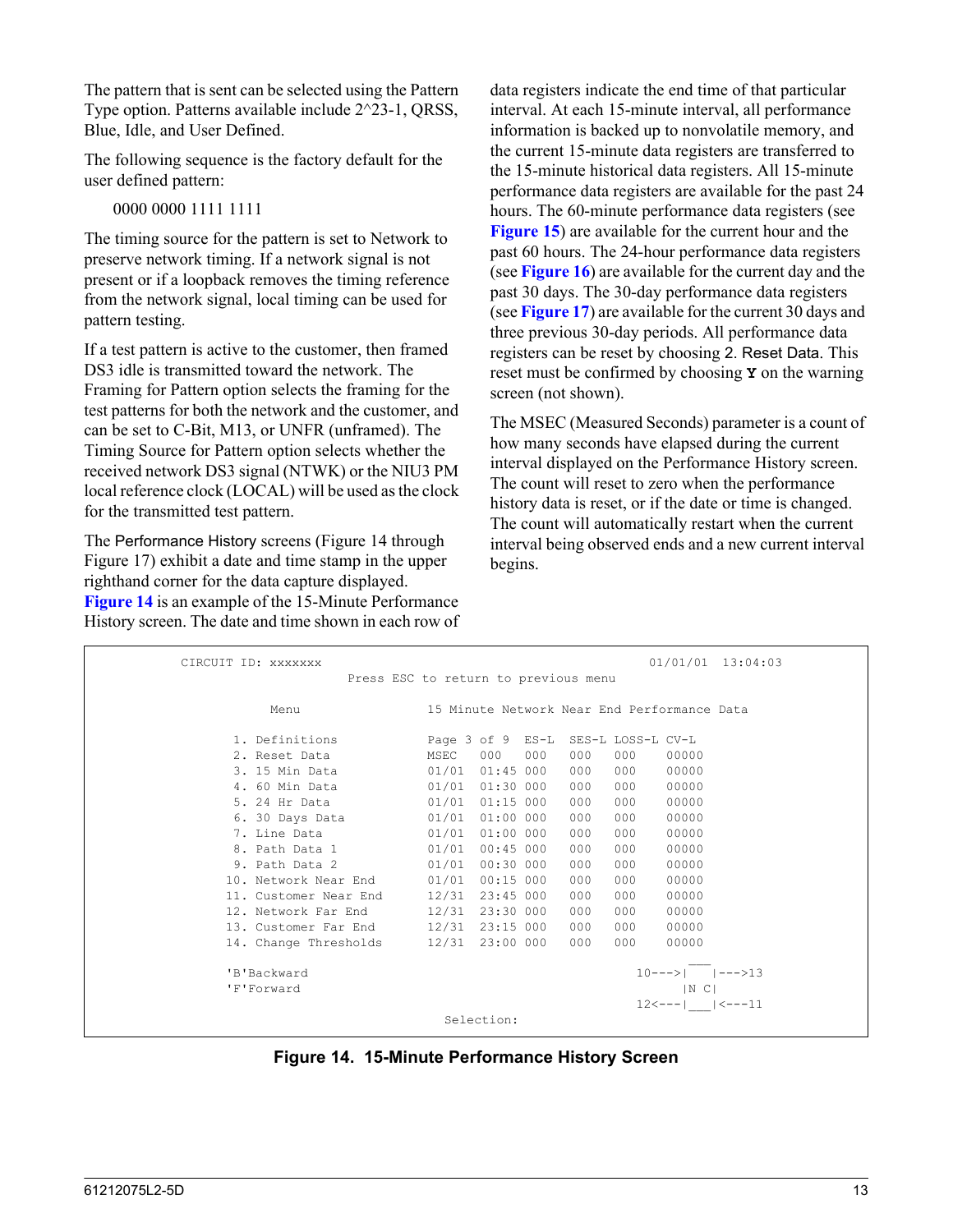| CIRCUIT ID: XXXXXXX               |                                             |      |      |         | $01/01/01$ 13:04:03 |  |
|-----------------------------------|---------------------------------------------|------|------|---------|---------------------|--|
|                                   | Press ESC to return to previous menu        |      |      |         |                     |  |
| Menu                              | 60 Minute Network Near End Performance Data |      |      |         |                     |  |
| 1. Definitions                    | Page 2 of 5 ES-P SES-P                      |      |      | $UAS-P$ | $CV-P$              |  |
| 2. Reset Data                     | MESC 00000                                  | 0000 | 0000 | 0000    | 00000               |  |
| 3. 15 Min Data 01/01 02:00        |                                             | 0000 | 0000 | 0000    | 00000               |  |
| 4. 60 Min Data 01/01 01:00        |                                             | 0000 | 0000 | 0000    | 00000               |  |
| 5. 24 Hr Data 01/01 00:00         |                                             | 0000 | 0000 | 0000    | 00000               |  |
| 6. 30 Day Data 12/31 23:00        |                                             | 0000 | 0000 | 0000    | 00000               |  |
| 7. Line Data 12/31 22:00          |                                             | 0000 | 0000 | 0000    | 00000               |  |
| 8. Path Data 1 12/31 21:00        |                                             | 0000 | 0000 | 0000    | 00000               |  |
| 9. Path Data 2 12/31 20:00        |                                             | 0000 | 0000 | 0000    | 00000               |  |
| 10. Network Near End              | 12/31 19:00                                 | 0000 | 0000 | 0000    | 00000               |  |
| 11. Customer Near End 12/31 18:00 |                                             | 0000 | 0000 | 0000    | 00000               |  |
| 12. Network Far End 12/31 17:00   |                                             | 0000 | 0000 | 0000    | 00000               |  |
| 13. Customer Far End 12/31 16:00  |                                             | 0000 | 0000 | 0000    | 00000               |  |
| 14. Change Thresholds 12/31 15:00 |                                             | 0000 | 0000 | 0000    | 00000               |  |
| 'B'Backward                       |                                             |      |      |         | $10--->1$ $1--->13$ |  |
| 'F'Forward                        |                                             |      |      |         | N C                 |  |
|                                   |                                             |      |      |         | $12<---$   $ <-11$  |  |
|                                   | Selection:                                  |      |      |         |                     |  |

**Figure 15. 60-Minute Performance History Screen**

<span id="page-13-0"></span>

| CIRCUIT ID: XXXXXXX        |                                      | $01/01/01$ 13:04:03                                   |
|----------------------------|--------------------------------------|-------------------------------------------------------|
|                            | Press ESC to return to previous menu |                                                       |
| Menu                       |                                      | 24 Hour Network Far End Performance Data              |
|                            |                                      | 1. Definitions eage 1 of 1 ES-P SES-P UAS-P CV-P      |
|                            |                                      | 2. Reset Data MSEC 00000 00000 00000 00000 0000000    |
|                            |                                      |                                                       |
| 4. 60 Min Data             |                                      | $12/31$ 00000 00000 00000 0000000                     |
| 5. 24 Hr Data              |                                      | $12/30$ 00000 00000 00000 0000000                     |
| 6. 30 Day Data             |                                      | 12/29 00000 00000 00000 0000000                       |
| $7. - - - - - - - - -$     | 12/28                                |                                                       |
| 8. Path Data 1             |                                      | $12/27$ 00000 00000 00000 0000000                     |
| 9. Path Data 2             | 12/26                                |                                                       |
| 10. Network Near End 12/25 |                                      |                                                       |
| 11. Customer Near End      |                                      | $12/24$ 00000 00000 00000 0000000                     |
|                            |                                      | 12. Network Far End 12/23 00000 00000 00000 0000000   |
|                            |                                      | 13. Customer Far End 12/22 00000 00000 00000 0000000  |
|                            |                                      | 14. Change Thresholds 12/21 00000 00000 00000 0000000 |
|                            |                                      | $10--->$   $--->13$                                   |
|                            |                                      | $ N $ C $ $                                           |
|                            |                                      | $12<---$   $<-11$                                     |
|                            | Selection:                           |                                                       |

<span id="page-13-1"></span>**Figure 16. 24-Hour Performance History Screen**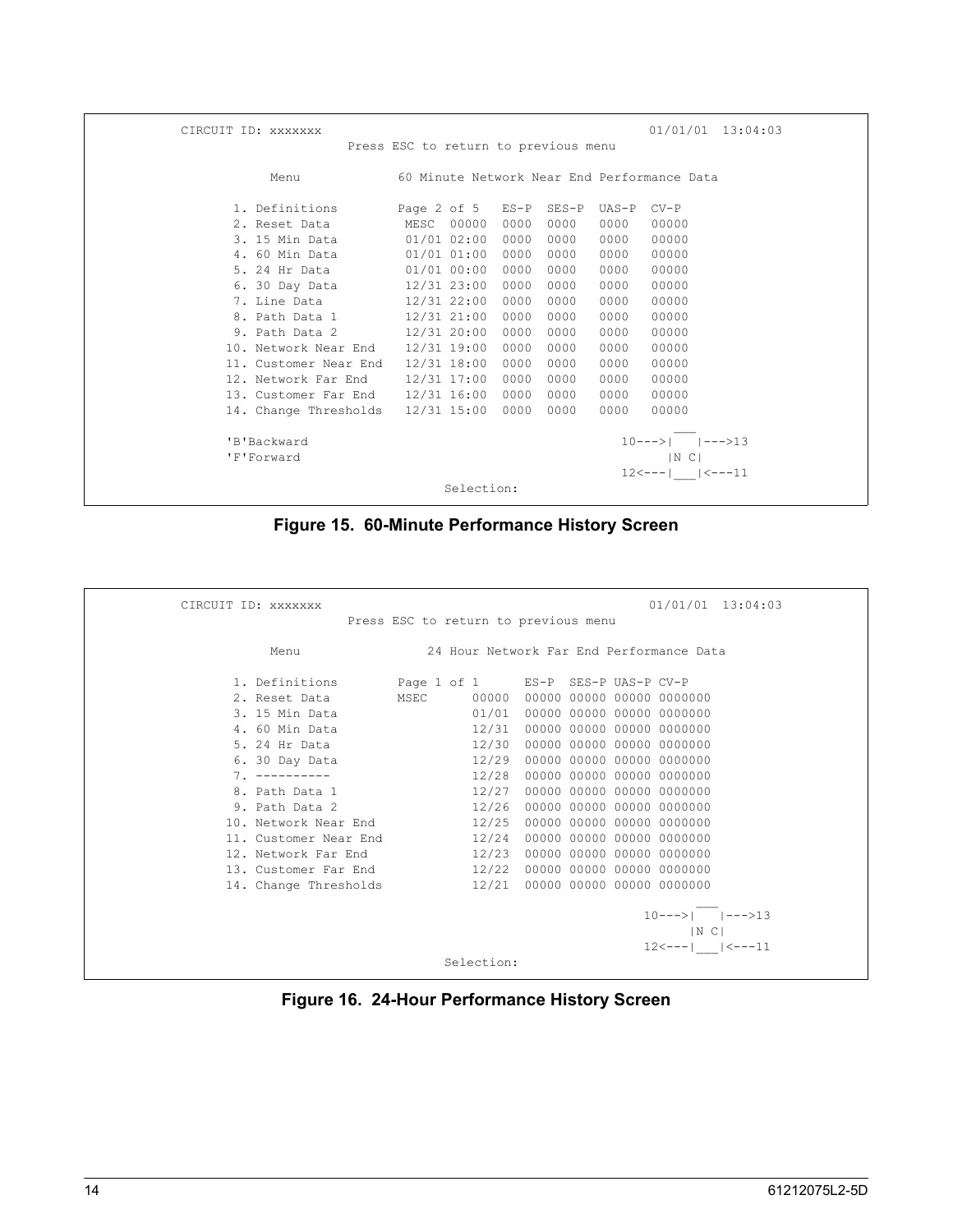| CIRCUIT ID:                          |                                                  |            |                                    | 11/19/03 00:01:22                             |
|--------------------------------------|--------------------------------------------------|------------|------------------------------------|-----------------------------------------------|
| Press ESC to return to previous menu |                                                  |            |                                    |                                               |
|                                      | 30 Day Network Near End Performance Data<br>Menu |            |                                    |                                               |
| 1.                                   | Definitions                                      |            | PAGE 1 of 1 ES-L SES-L LOSS-L CV-L |                                               |
|                                      | 2. Reset Data                                    |            |                                    | MSECs 0000082 0000098 0000097 0000097 0000007 |
|                                      | 3. 15 Min Data                                   |            |                                    | Ending: 03/31 0000293 0000293 0000293 0000000 |
|                                      | 4. 60 Min Data                                   |            |                                    | Ending: 03/01 0000313 0000313 0000313 0000000 |
|                                      | 5. 24 Hr Data                                    |            |                                    | Ending: 01/31 0002285 0000929 0000376 0002704 |
|                                      | 6. 30 Day Data                                   |            |                                    |                                               |
|                                      | 7. Line Data                                     |            |                                    |                                               |
|                                      | 8. Path Data 1                                   |            |                                    |                                               |
|                                      | 9. Path Data 2                                   |            |                                    |                                               |
|                                      | 10. Network Near End                             |            |                                    |                                               |
|                                      | 11. Customer Near End                            |            |                                    |                                               |
|                                      | 12. Network Far End                              |            |                                    |                                               |
|                                      | 13. Customer Far End                             |            |                                    |                                               |
|                                      | 14. Change Thresholds                            |            |                                    |                                               |
|                                      |                                                  |            |                                    |                                               |
|                                      |                                                  |            |                                    | $-10->$   $ --->13$                           |
|                                      |                                                  |            |                                    | $ N \ C $                                     |
|                                      |                                                  |            | $12 < - - -$   $  < -11 -$         |                                               |
|                                      |                                                  | Selection: |                                    |                                               |

<span id="page-14-0"></span>**Figure 17. 30-Day Performance History Screen**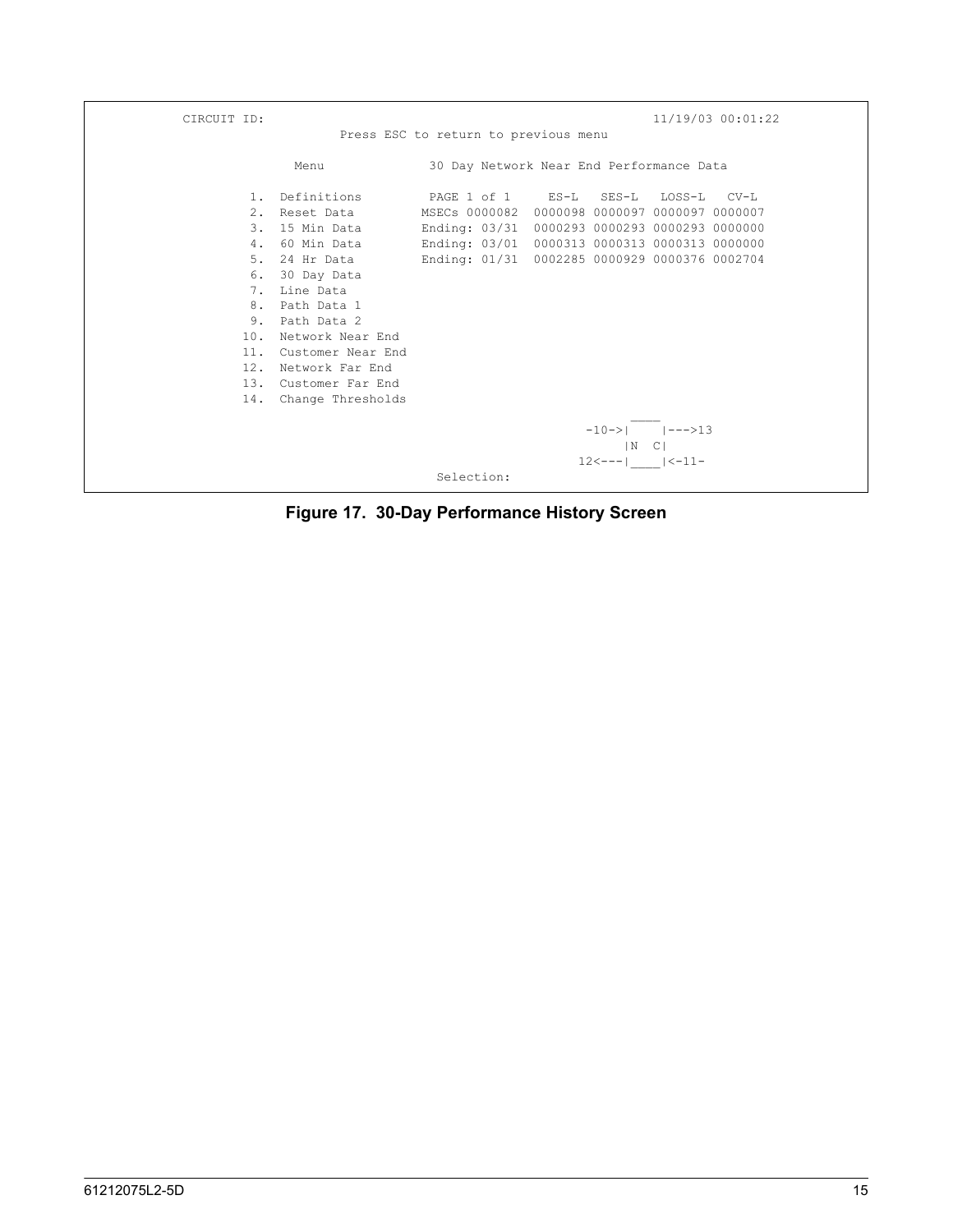Each 15-minute and 24-hour performance parameter has a threshold as shown in the Performance Thresholds screen, **[Figure 18](#page-15-0)**. Thresholds can be set in Change Performance Threshold, **[Figure 19](#page-15-1)**, which automatically displays upon entering the threshold number selection in **[Figure 18](#page-15-0)**. When a threshold is crossed, an event is logged in the Event Log History.

The Line Related thresholds set the threshold for both the network and customer line parameters for the near end only. The Path Related thresholds set the thresholds for the near and far path parameters for both network and customer. All thresholds can be disabled or reset to factory default.

| CIRCUIT ID: XXXXXXX | Press ESC to return to previous menu                      | $01/01/01$ 13:04:03 |
|---------------------|-----------------------------------------------------------|---------------------|
|                     | Performance Thresholds                                    |                     |
|                     | 15 Min Line Related 24 Hr                                 |                     |
|                     | 1. $CV-L$ = 387 9. $CV-L$ = 00387                         |                     |
|                     | 2. ES-L $= 025$ 10. ES-L $= 00025$                        |                     |
|                     | 3. SES-L $= 004$ 11. SES-L $= 000004$                     |                     |
|                     | 4. LOSS-L $= 004$ 12. LOSS-L $= 00004$                    |                     |
|                     |                                                           |                     |
|                     | 5. $CV-P$ = 382 13. $CV-P$ = 00382                        |                     |
|                     | 6. ES-P $= 025$ 14. ES-P $= 00025$                        |                     |
|                     | 7. SES-P $= Disabeled$ 15. SES-P $= 00004$                |                     |
| 8. UAS-P            | $= 010$ 16. UAS-P $= 00010$                               |                     |
|                     | 17. Restore Default Thresholds 18. Disable All Thresholds |                     |
|                     | Selection:                                                |                     |

**Figure 18. Performance Thresholds Screen**

<span id="page-15-0"></span>

| CIRCUIT ID: XXXXXXX | Press ESC to return to previous menu | 01/01/01 13:04:03 |
|---------------------|--------------------------------------|-------------------|
|                     | $CV-L$ 15 Min Threshold = 387        |                   |
|                     | D. Disable Threshold                 |                   |
|                     | Enter Value:                         |                   |

<span id="page-15-1"></span>**Figure 19. Change Performance Threshold Screen**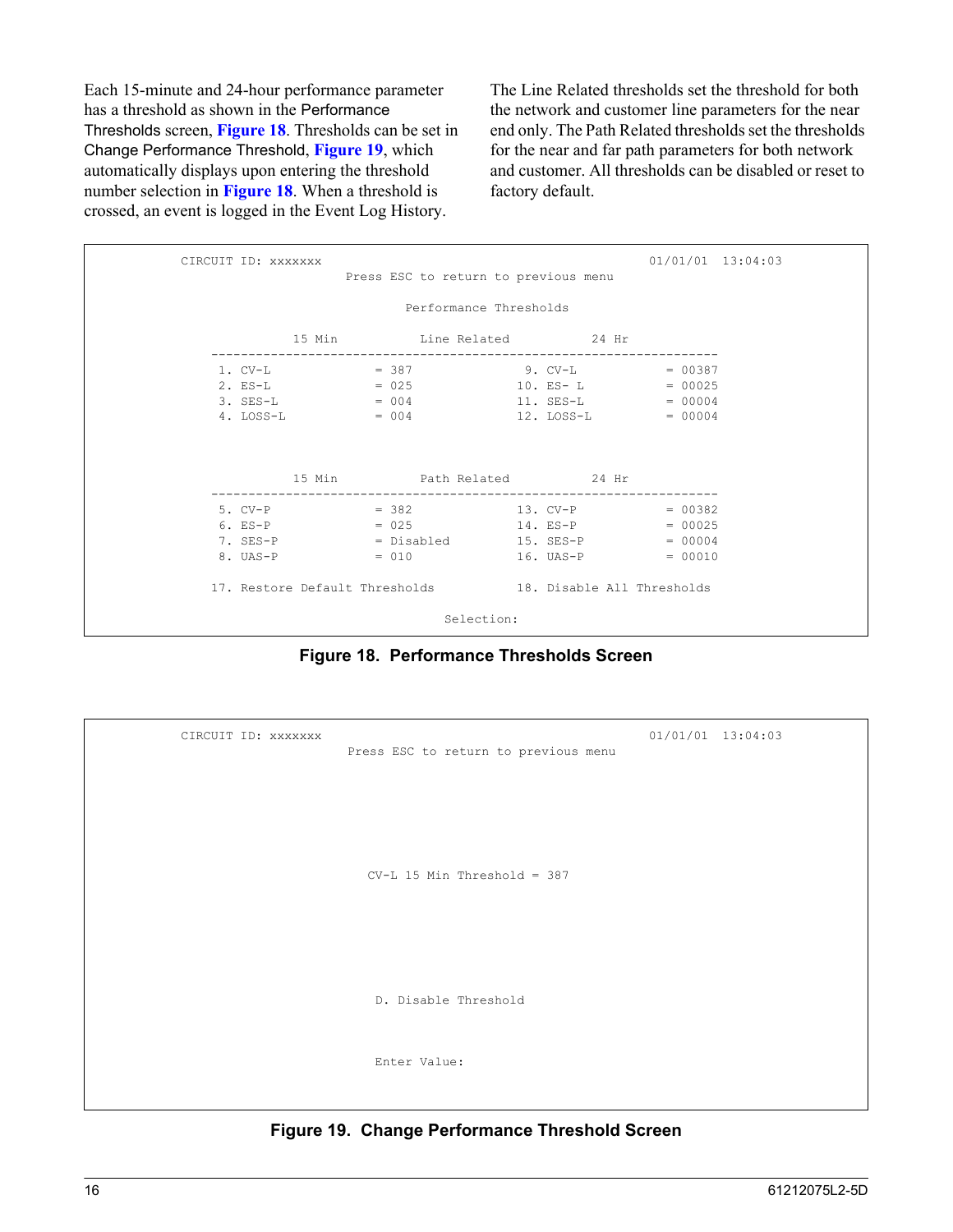The Performance Data Definitions screens, **[Figure 20](#page-16-0)** and **[Figure 21](#page-16-1)**, describe each line, path, and far-end performance parameter and explain using reverse video to indicate incomplete or invalid data registers.

CIRCUIT ID: xxxxxxx 01/01/01 13:04:03 Press ESC to return to previous menu Performance Data Definitions Line Related (Near End only):<br>ES-L Errored Seconds ES-L Errored Seconds (BPV + EXZ) >= 1 or LOS >= 1<br>SES-L Severely Errored Seconds (BPV + EXZ) >= 45 or LOS >= SES-L Severely Errored Seconds (BPV + EXZ) >= 45 or LOS >= 1 LOSS-L Loss of Signal Seconds LOS >= 1 CV-L Code Violation Count (BPV + EXZ) count Path Related (Near End): ES-P Errored Seconds Parity errors >=1 or SEF >= 1 or AIS >= 1 SES-P Severely Errored Seconds Parity errors >= 45 or  $SEF$  >= 1 or AIS >= 1 UAS-P Unavailable Seconds >10 cont. SES-Ps CV-P Code Violation Count Parity Error Count NOTE: Reverse video indicates invalid data due to a terminal restart (or power cycle), a data register reset, or a system date or time change. 'N' - Next Page

**Figure 20. Performance History Data Definitions Screen I**

<span id="page-16-0"></span>CIRCUIT ID: xxxxxxx 01/01/01 13:04:03 Press ESC to return to previous menu Performance Data Definitions Path Related (Near End continued): SAS-P SEF/AIS Seconds  $\angle$  AIS  $> = 1$  or SEF  $> = 1$  SEFS-P Severely Errored Frame Seconds SEF >= 1 AISS-P AIS Seconds AIS >= 1 Path Related (Far End): ES-P Errored Seconds FEBE >=1 or SEF/AIS(far) >= 1 SES-P Severely Errored Seconds FEBE >= 45 or SEF/AIS(far) >= 1 UAS-P Unavailable Seconds >10 cont. SES-Ps CV-P Code Violation Count FEBE Count NOTE: Under an UAS-P condition, ES-P, SES-P, CV-P, SAS-P, SEFS-P and AISS-P counts are inhibited. Under a SES-L or SES-P condition, the respective CV-L or CV-P count is inhibited. NOTE: Parity errors are P-bit parity errors for M13 framing and CP-bit parity errors for C-bit framing.

<span id="page-16-1"></span>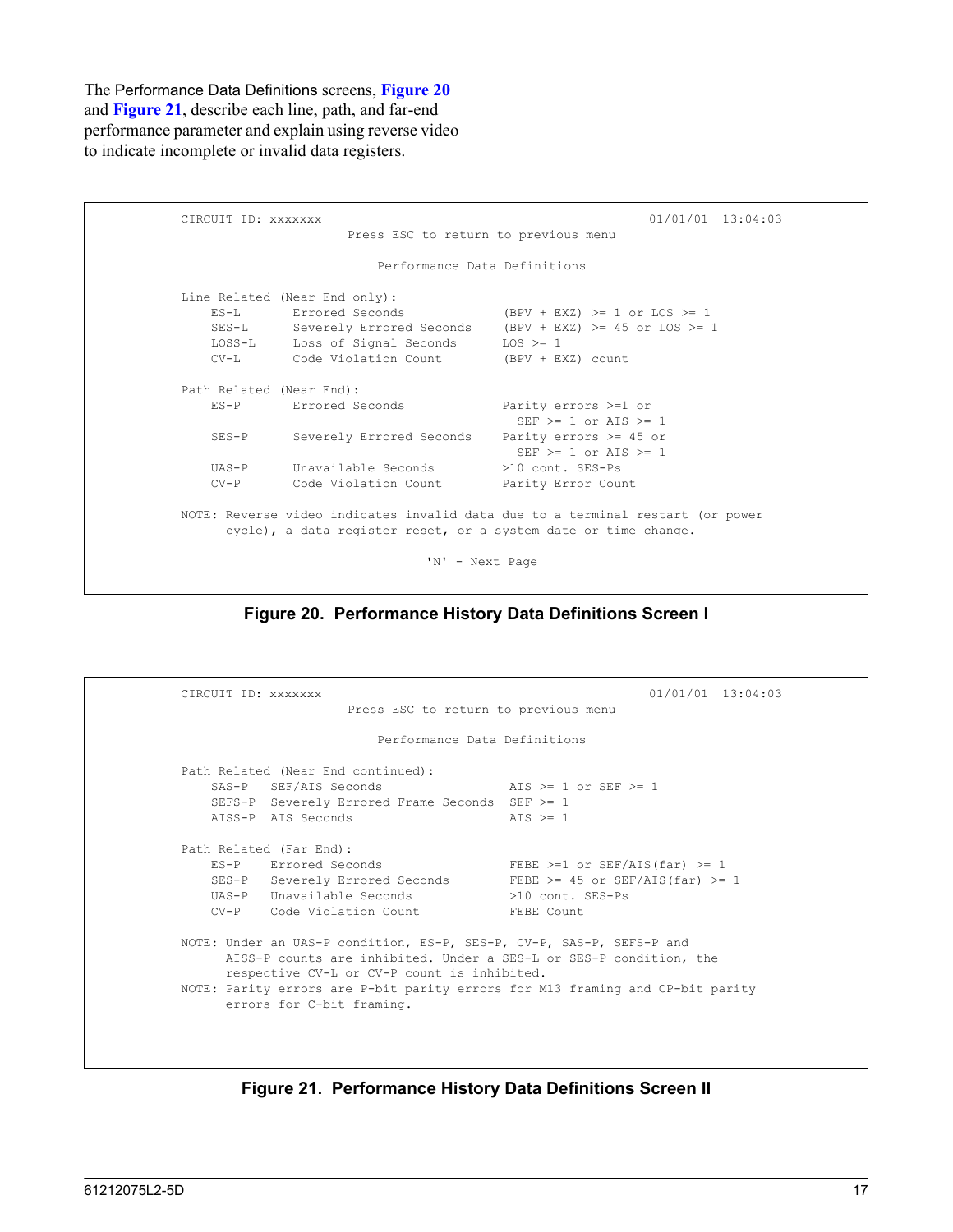The Event History screen, **[Figure 22](#page-17-0)**, shows the last 200 events logged to the event log. Events are time stamped and shown in chronological order. The newest events are seen by choosing **E** to go to the end of the event log. Oldest events are seen by choosing **H** to go to the beginning (Home) of the event log. Each event source is shown and can be either NI (network interface), CI (customer interface), or NIU3 (local to the NIU3 PM).

To clear the event log, choose **R** for Reset. This reset must be confirmed by typing **Y** on the next screen. Possible events include the following:

- Status changes
- Provisioning commands
- Loopback commands (remote and manual)
- Power events
- Event log reset
- Performance data reset
- PM threshold crossings
- DS3 framing mismatch detect
- FEAC messages

CIRCUIT ID: xxxxxxx 01/01/01 13:04:03 Press ESC to return to previous menu Event History Num Description of Event 1988 Contract Mate Time Source ------------------------------------------------------------------------ 1. NIU3 Powered Up 01/01/01 00:20:42 NIU3<br>2. DS3 Out-Of-Frame FEAC Alarm 01/01/01 00:43:13 CI 2. DS3 Out-Of-Frame FEAC Alarm 3. 4. 5. 6. 7. 8. 9. 10. Page Number:  $1/1$  Number of Events: 2 ------------------------------------------------------------------------ 'P' - Previous Page 'H' - Home 'N' - Next Page 'E' - End Selection:

<span id="page-17-0"></span>**Figure 22. Event History Screen**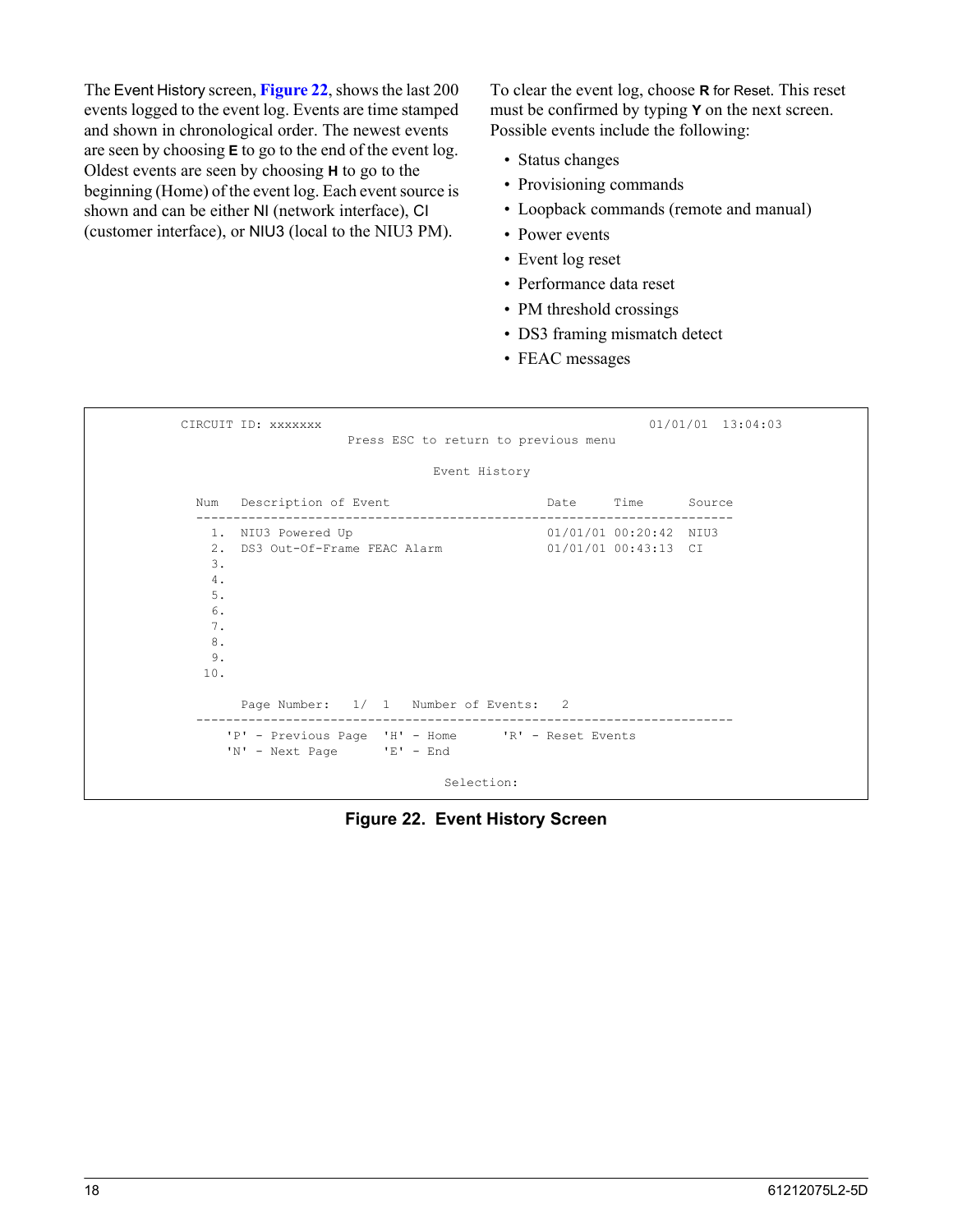The Alarm Log Screen, **[Figure 23](#page-18-0)**, shows the last 200 alarms logged to the alarm log. Alarms are time stamped and shown in chronological order. The newest alarms are seen by choosing **E** to go to the end of the alarm log. Oldest alarms are seen by choosing **H** to go to the beginning of the alarm log. Each alarm source is shown and can be either NI (network interface), CI (customer interface), or NIU3 (local to the NIU3 PM).

To clear the alarm log, choose **R**. This reset must be confirmed by typing **Y** on the next screen. Possible alarms include the following:

- Power events
- Alarm log reset
- FEAC alarms
- $\cdot$  AIS
- ï LOS
- $\cdot$  OOF
- ï RAI



<span id="page-18-0"></span>**Figure 23. Alarm Log Screen**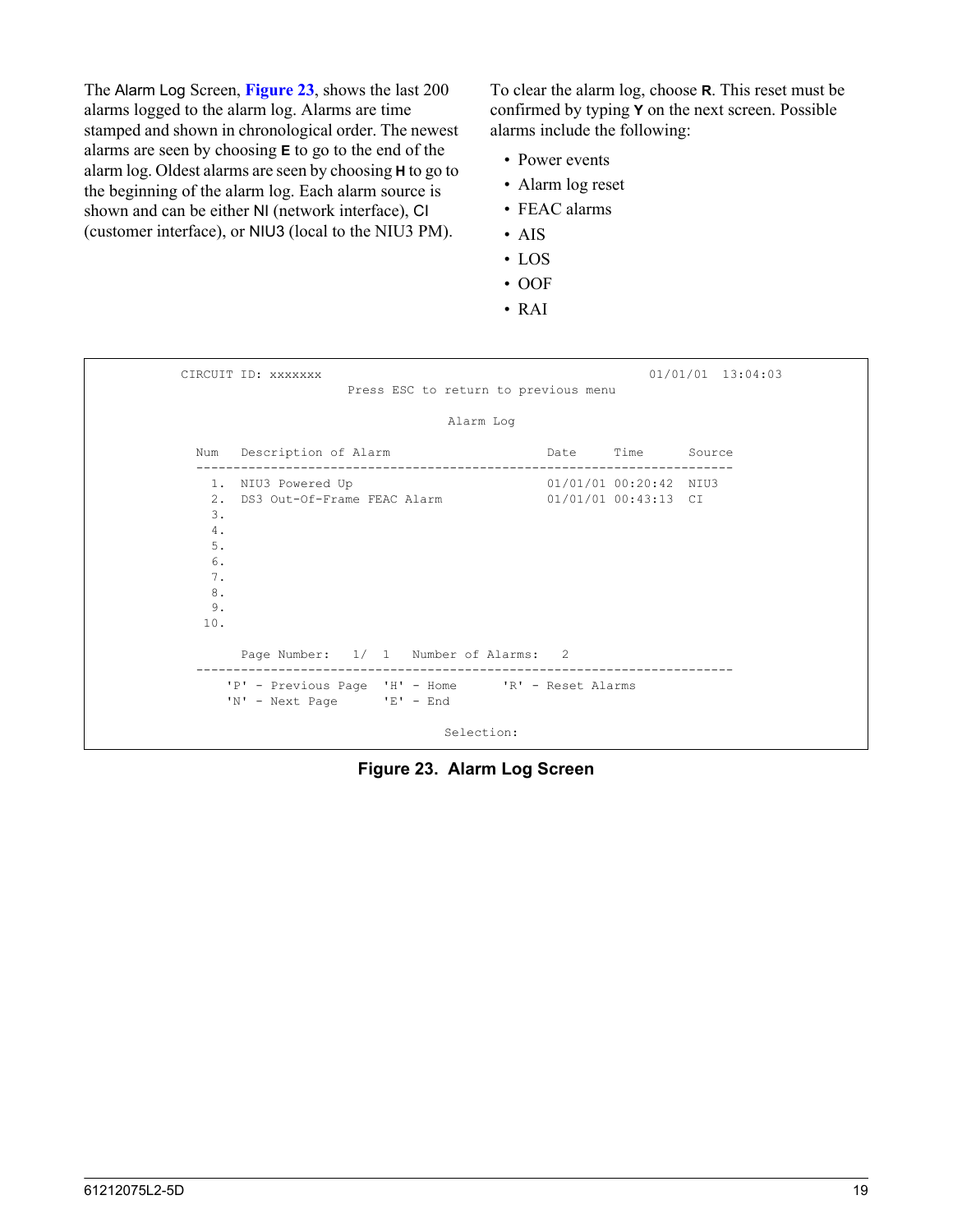The Set System Date and Time screen, **[Figure 24](#page-19-0)**, is used to set the NIU3 PM date and time. Once date and time are configured, the date and time performance registers update accordingly.

The Set Circuit ID screen, **[Figure 25](#page-19-1)**, sets the circuit identification (20 characters maximum.) The screen includes a 50-character Scratchpad.

CIRCUIT ID: xxxxxxx 01/01/01 13:04:03 Press ESC to return to previous menu Set System Date and Time New Date =  $/(M/M/DD/YY)$ <Press TAB to cycle between Time and Date>  $New Time = : : (HH:MM:SS)$ 

**Figure 24. Set System Date/Time Screen**

<span id="page-19-0"></span>

<span id="page-19-1"></span>**Figure 25. Set Circuit ID Screen**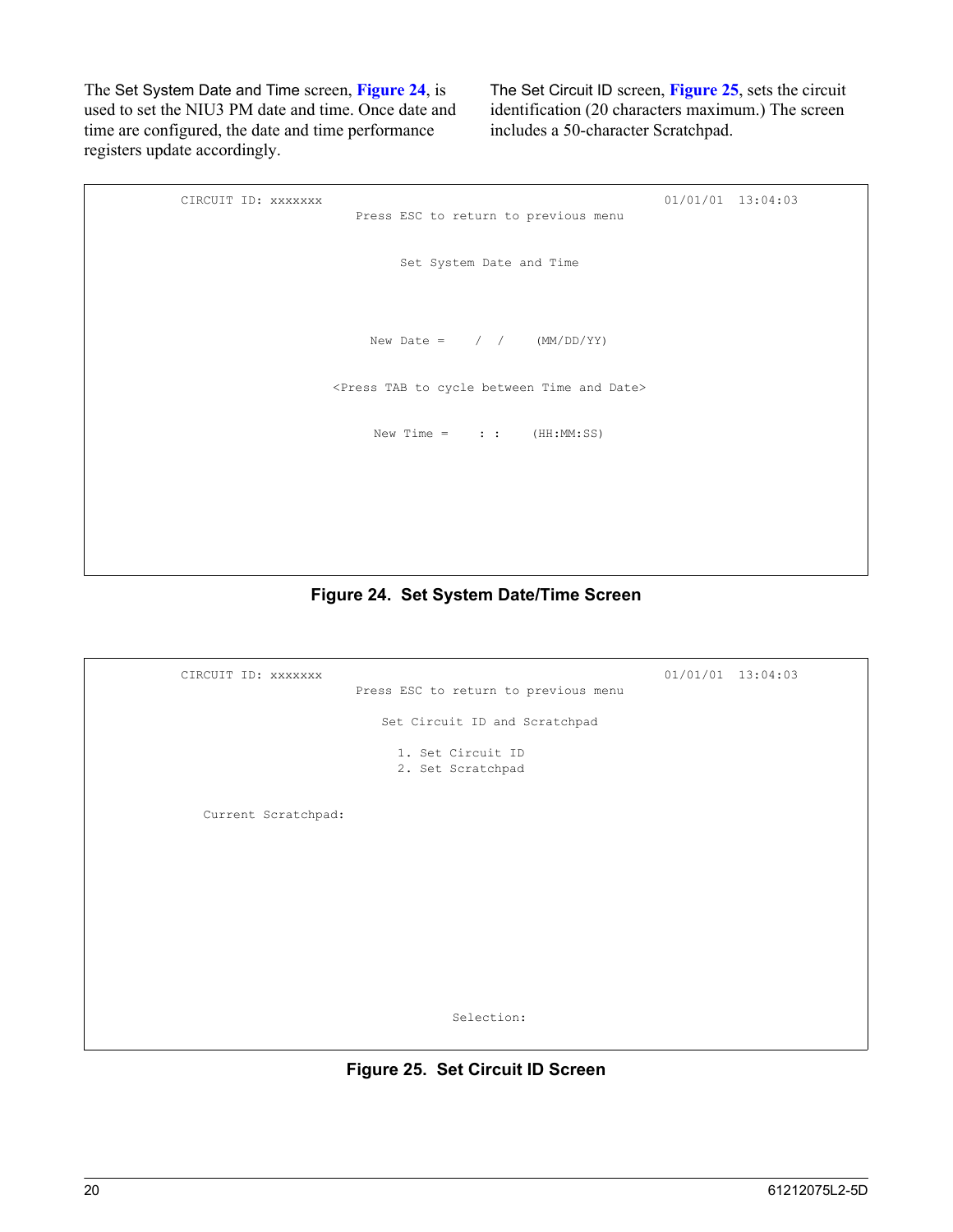The Terminal Modes Menu, **[Figure 26](#page-20-0)**, is available for configuring the craft interface for a manual terminal update or a real-time terminal update.

#### **Software Download**

The Software Download screen is shown in **[Figure 27](#page-20-1)**. *Appendix A* provides instructions for upgrading NIU3 software.

#### **NOTE**

Real-time terminal update is recommended for normal operation unless screens are to be captured or logged to a print file.

CIRCUIT ID:  $\text{xxxxxx}$  "CTRL + R" TO UPDATE 01/01/01 02:04:03 Press ESC to return to previous menu TERMINAL MODES MENU MANUAL UPDATE MODE: \* You can print or log screens \* No text is highlighted \* "Ctrl+R TO UPDATE" appears at the top of each screen, reminding you to press the "Ctrl" and "R" keys to update the screen \* There is a delay between screen changes & updates \* After 30 min. of no interaction, a new baud rate search is begun \* Ignores input until screen is finished printing \* The <Backspace> key is disabled REAL-TIME UPDATE MODE: \* Faster of the two modes \* You cannot print screens to a log file \* Highlighting is enabled \* Recommended for daily operation Press CTRL+T to toggle update modes on any screen

# **Figure 26. Terminal Modes Menu Screen**

<span id="page-20-0"></span>

| CIRCUIT ID: XXXXXXX | Press ESC to return to previous menu | 01/01/01 02:30:19 |  |
|---------------------|--------------------------------------|-------------------|--|
|                     | Software Download                    |                   |  |
|                     | Press 1 to begin YMODEM download     |                   |  |
|                     |                                      |                   |  |
|                     |                                      |                   |  |
|                     |                                      |                   |  |
|                     | Selection: 1                         |                   |  |

<span id="page-20-1"></span>**Figure 27. Upload Flash Menu Screen**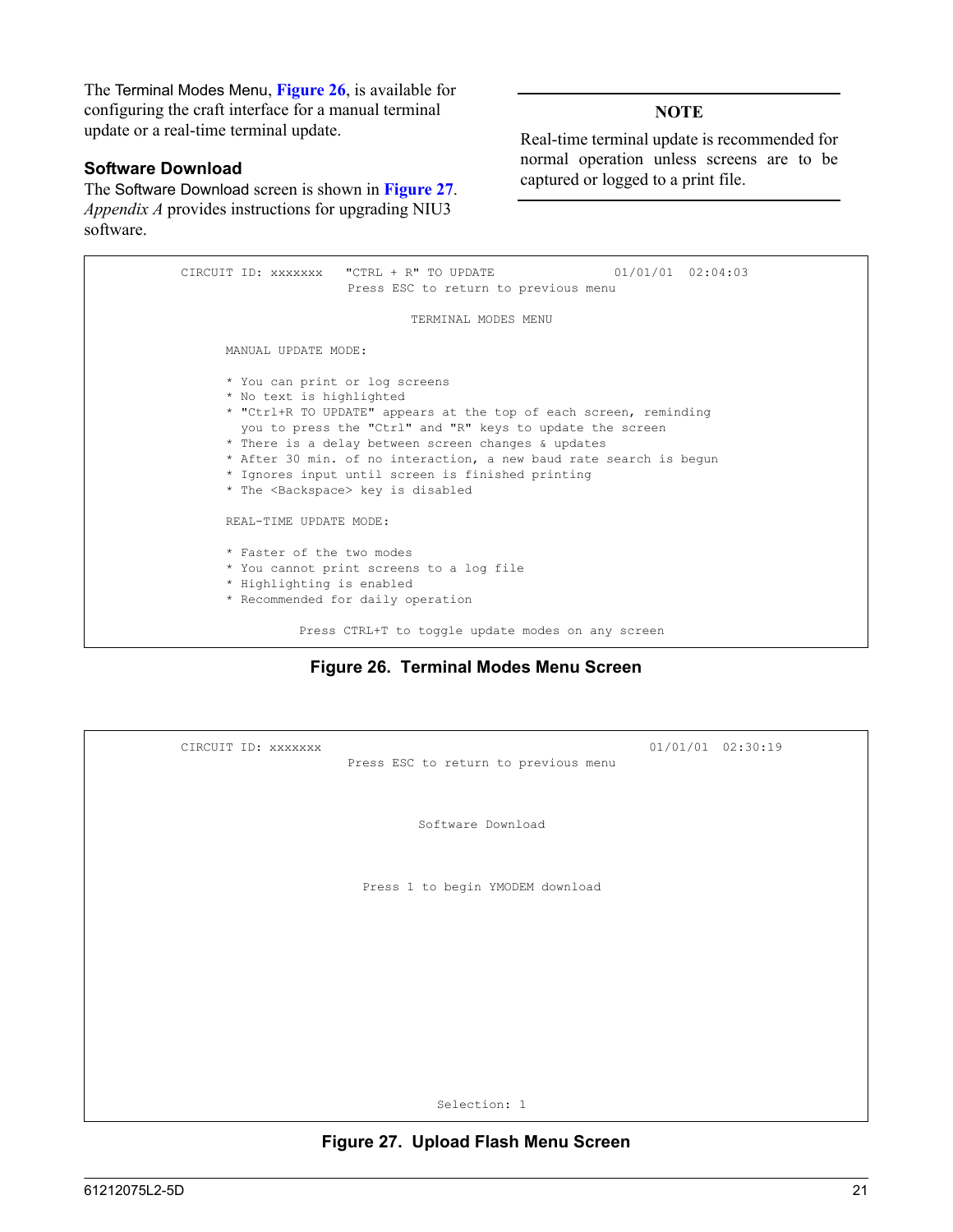## <span id="page-21-0"></span>**7. SPECIFICATIONS**

See **[Table 4](#page-22-0)** for specifications and compliance requirements.

## <span id="page-21-1"></span>**8. MAINTENANCE**

The NIU3 PM does not require maintenance for normal operation. ADTRAN does not recommend field repairs. For repair services refer to *Warranty and Customer Service*.

#### **Relay Replacement**

A failed relay can be identified by a process of elimination. If there is no data transmission during a malfunction, power loss, or removal of the NIU3 circuit card, or during a flash upgrade, a failed relay is indicated.

#### **CAUTION**

Relay prongs are fragile. Take extreme care when removing and replacing relays so prongs are not bent or broken.

To remove a relay:

- 1. Insert a jumper strap on the posts immediately adjacent to the suspect relay. This provides a signal path, bypassing the relay.
- 2. Using an appropriately sized IC extractor tool, lift the relay off its socket.
- 3. Take note of prong configuration to match polarity of the replacement relay.
- 4. Carefully align and insert the replacement relay until fully seated.
- 5. Remove the jumper strap.
- 6. Verify data transmission.

## <span id="page-21-2"></span>**9. WARRANTY AND CUSTOMER SERVICE**

ADTRAN will replace or repair this product within the warranty period if it does not meet its published specifications or fails while in service. Warranty information can be found at:

www.adtran.com/warranty.

U.S. and Canada customers can also receive a copy of the warranty via ADTRAN's toll-free faxback server at 877-457-5007.

- ï Request Document 414 for the *U.S. and Canada Carrier Networks Equipment Warranty*.
- Request Document 901 for the *U.S. and Canada Enterprise Networks Equipment Warranty*.

Refer to the following subsections for sales, support, CAPS requests, or further information.

#### **ADTRAN Sales**

Pricing/Availability: 800-827-0807

#### **ADTRAN Technical Support**

Pre-Sales Applications/Post-Sales Technical Assistance:

800-726-8663

Standard hours: Monday - Friday, 7 a.m. - 7 p.m. CST Emergency hours: 7 days/week, 24 hours/day

#### **ADTRAN Repair/CAPS**

Return for Repair/Upgrade: (256) 963-8722

#### **Repair and Return Address**

Contact Customer and Product Service (CAPS) prior to returning equipment to ADTRAN.

ADTRAN, Inc. CAPS Department 901 Explorer Boulevard Huntsville, Alabama 35806-2807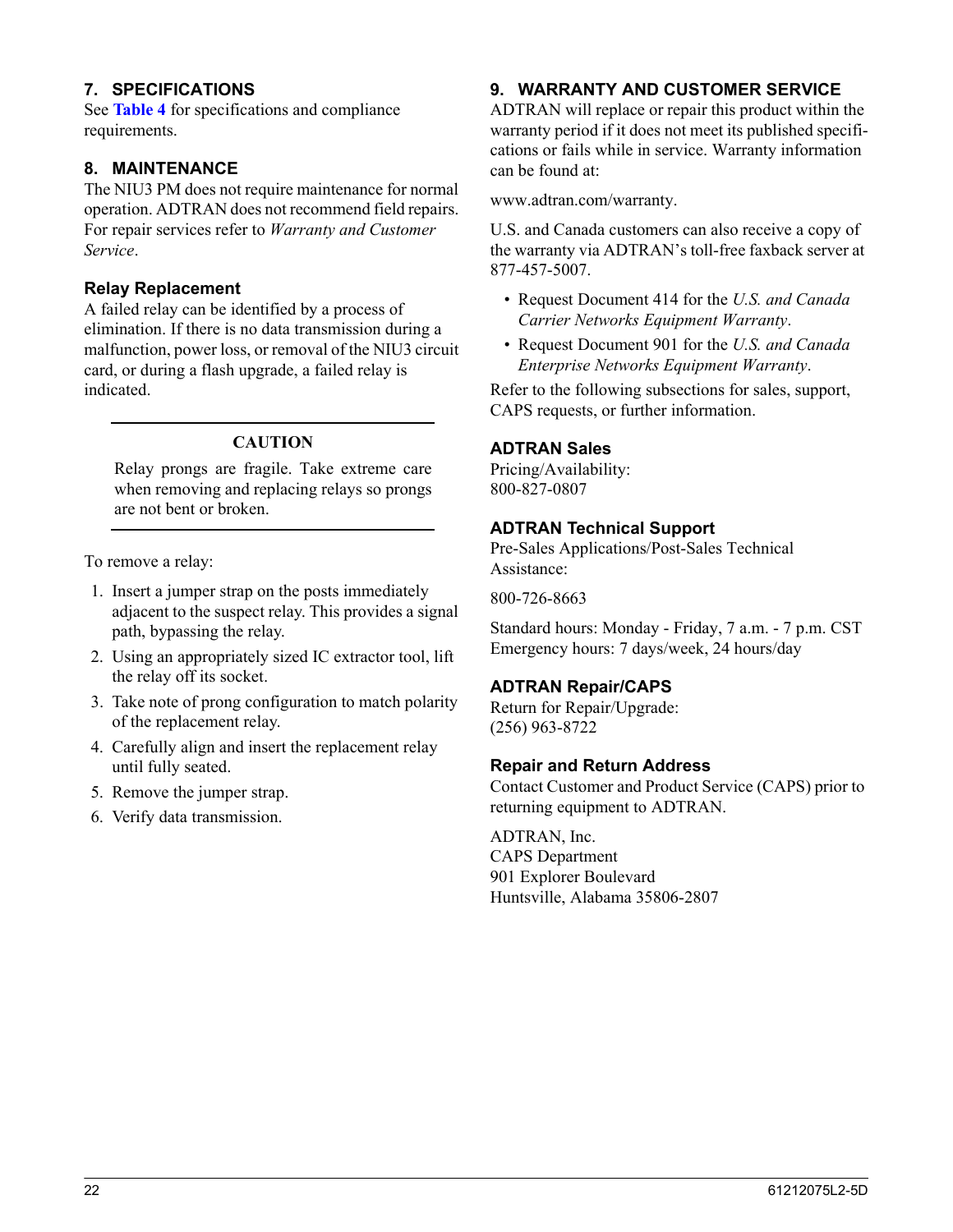<span id="page-22-0"></span>

| <b>Electrical</b>                                      |                                                                                                                                                                    |  |  |  |
|--------------------------------------------------------|--------------------------------------------------------------------------------------------------------------------------------------------------------------------|--|--|--|
| Power                                                  | $-20$ VDC to $-56$ VDC (nominal $-48$ VDC)                                                                                                                         |  |  |  |
| <b>Input Current</b>                                   | 125 mA @ $-48$ VDC or 250 mA @ $-24$ VDC maximum                                                                                                                   |  |  |  |
| <b>Compliance Standards</b>                            |                                                                                                                                                                    |  |  |  |
| <b>NEBS</b>                                            | Level 3                                                                                                                                                            |  |  |  |
| FCC                                                    | Part 15, Class A                                                                                                                                                   |  |  |  |
| $UL$<br><b>ANSI</b>                                    | 60950<br>T1.102 and T1.404                                                                                                                                         |  |  |  |
|                                                        |                                                                                                                                                                    |  |  |  |
| <b>Compliance Codes</b>                                |                                                                                                                                                                    |  |  |  |
| Code<br>Power Code (PC)                                | Input<br>Output<br>F<br>C                                                                                                                                          |  |  |  |
| Telecommunications Code (TC)                           |                                                                                                                                                                    |  |  |  |
| Installation Code (IC)                                 | A                                                                                                                                                                  |  |  |  |
| Mechanical                                             |                                                                                                                                                                    |  |  |  |
| Dimensions<br>Weight                                   | 1-7/8-in. W x 5-5/8-in. H x 5-1/2-in. D, T400 density<br>NIU3 PM circuit board: 8 oz.<br>Standalone housing: 2 lb.<br>3-slot shelf: 4 lb.<br>12-slot shelf: 12 lb. |  |  |  |
| Environmental                                          |                                                                                                                                                                    |  |  |  |
| <b>Operating Temperature</b>                           | $-40^{\circ}$ C to 70°C ( $-40^{\circ}$ F to 158°F)                                                                                                                |  |  |  |
| <b>Storage Temperature</b><br><b>Relative Humidity</b> | $-40^{\circ}$ C to 85 $^{\circ}$ C ( $-40^{\circ}$ F to 185 $^{\circ}$ F)<br>Per GR-63-CORE                                                                        |  |  |  |
|                                                        |                                                                                                                                                                    |  |  |  |
| <b>Part Numbers</b>                                    |                                                                                                                                                                    |  |  |  |
| NIU3 PM<br><b>Standalone Housing</b>                   | 1212075L2, CLEI: NCD3EGNA__<br>1212070L1, CLEI: NCM5KWVD__                                                                                                         |  |  |  |
| 3-Slot Shelf                                           | 1212073L1, CLEI: NCM5K4ZD__                                                                                                                                        |  |  |  |
| 12-Slot Shelf                                          | 1212078L1, CLEI: NCM5RZ0D                                                                                                                                          |  |  |  |
| 48 VDC Standalone AC/DC Transformer                    | 1212074L1 (separately purchased)                                                                                                                                   |  |  |  |
| -54 VDC Power Supply/Rectifier                         | 1212080L1 (separately purchased)                                                                                                                                   |  |  |  |
| Shelf Empty Slot Blank Cover                           | 1212076L1                                                                                                                                                          |  |  |  |

# **Table 4. Specifications and Compliance**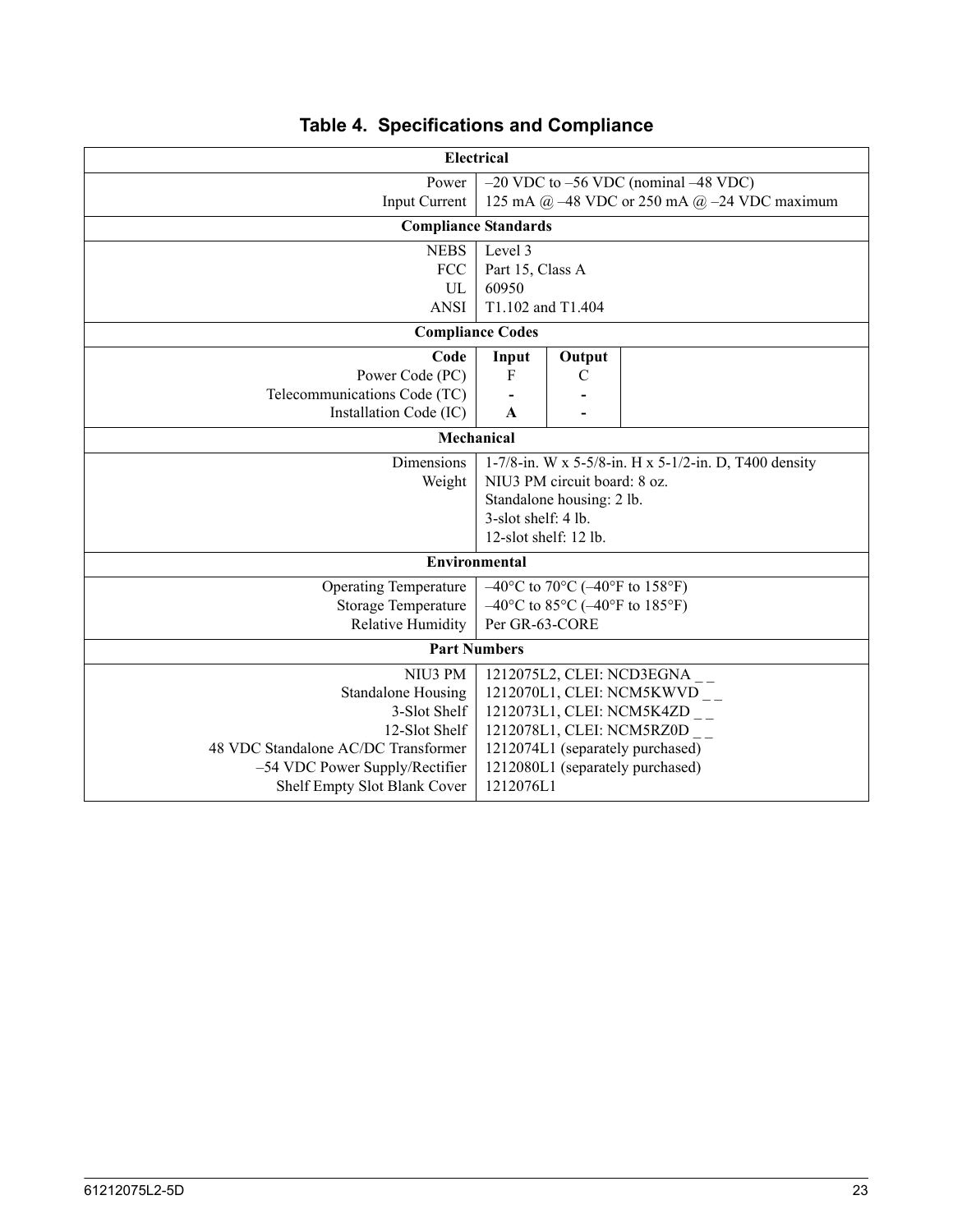This page is intentionally blank.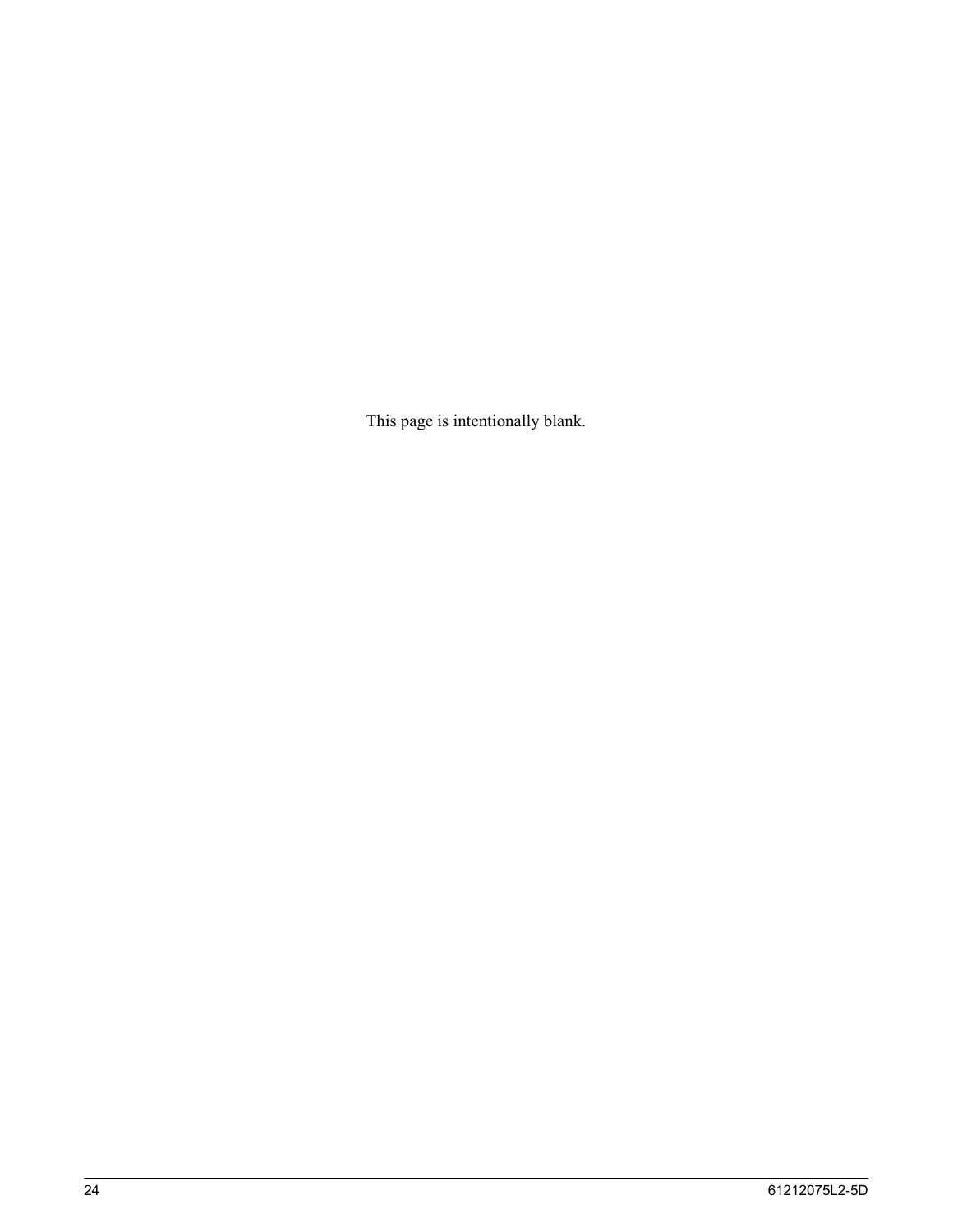# **Appendix A Upgrading NIU3 Software**

# <span id="page-24-0"></span>**Materials Required**

- $\cdot$  ADTRAN NIU3.
- Computer with terminal emulation program with VT100 and YModem capability.

## **Upgrading the NIU3 Using the YModem Protocol**

- 1. Save the new flash file onto the computer that is being used to control the upgrade. File should have ".flh" extension.
- 2. Logon to the NIU3 using HyperTerminal.
- 3. HyperTerminal setup on the Configure Screen:

| Speed:        | 19200 |
|---------------|-------|
| Parity:       | None  |
| Data:         | 8     |
| Stop:         | 1     |
| Flow Control: | None  |

- 4. From the ADTRAN NIU3 menu, select option 11, Software Download, and press Enter.
- 5. From the Software Download menu, to begin YModem download, select option 1, press Enter.
- 6. Cut-through relays disengage, causing the NIU3 to disconnect from the circuit during download. An audible click will be heard when Enter is pressed.
- 7. A screen appears, stating that the NIU3 is waiting for download and the character C appears across the screen to show the unit is still active. With the mouse, click on Transfer, then click Send File.
- 8. A screen appears requesting a filename. *Ensure that YModem protocol is selected*. Enter the filename where the new firmware is being stored, then click on Send.
- 9. When finished, a message will appear stating the following:

Flash Upload complete, Rebooting.......Please wait.

10. The NIU3 will reboot, and the upgrade is complete.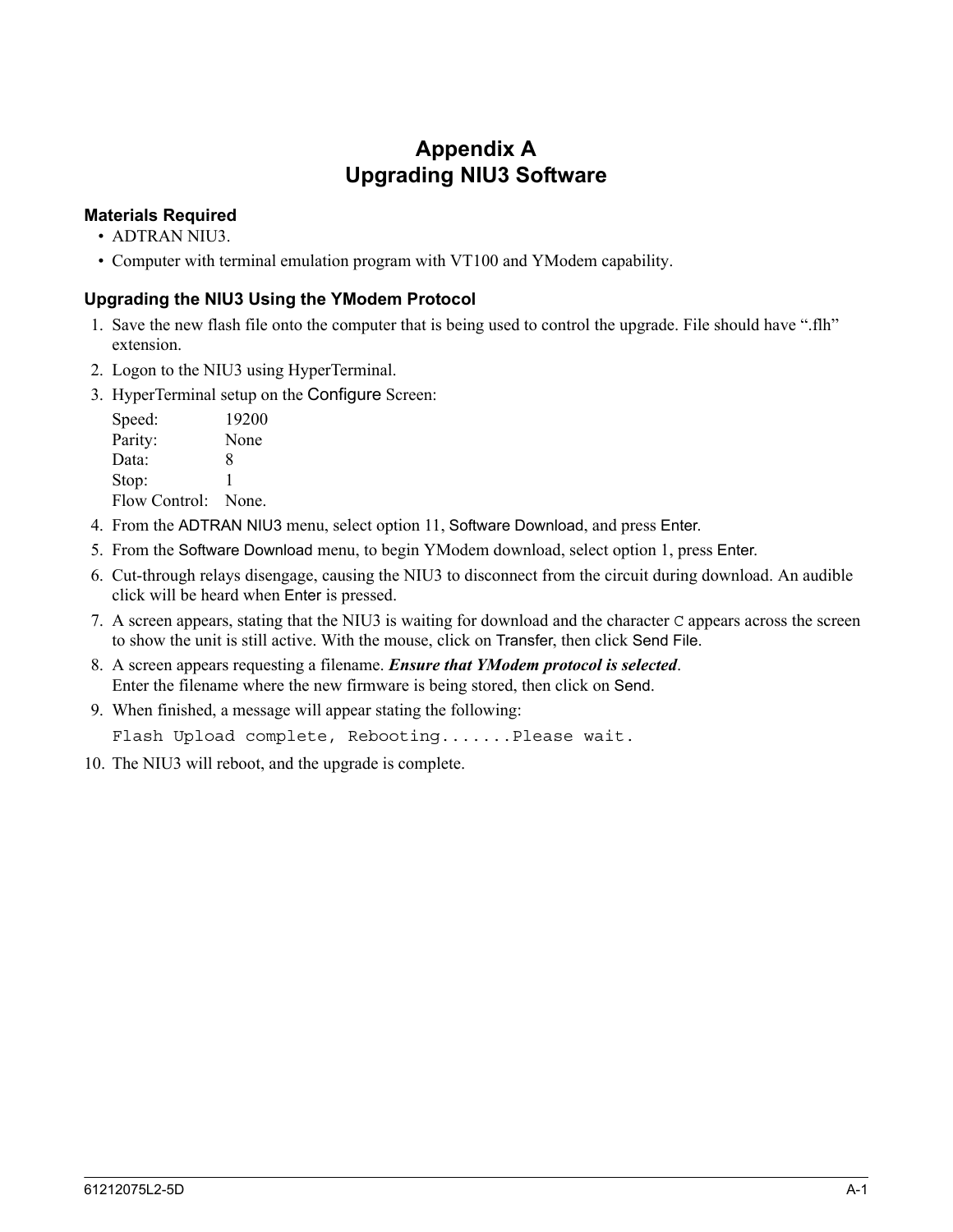This page intentionally blank.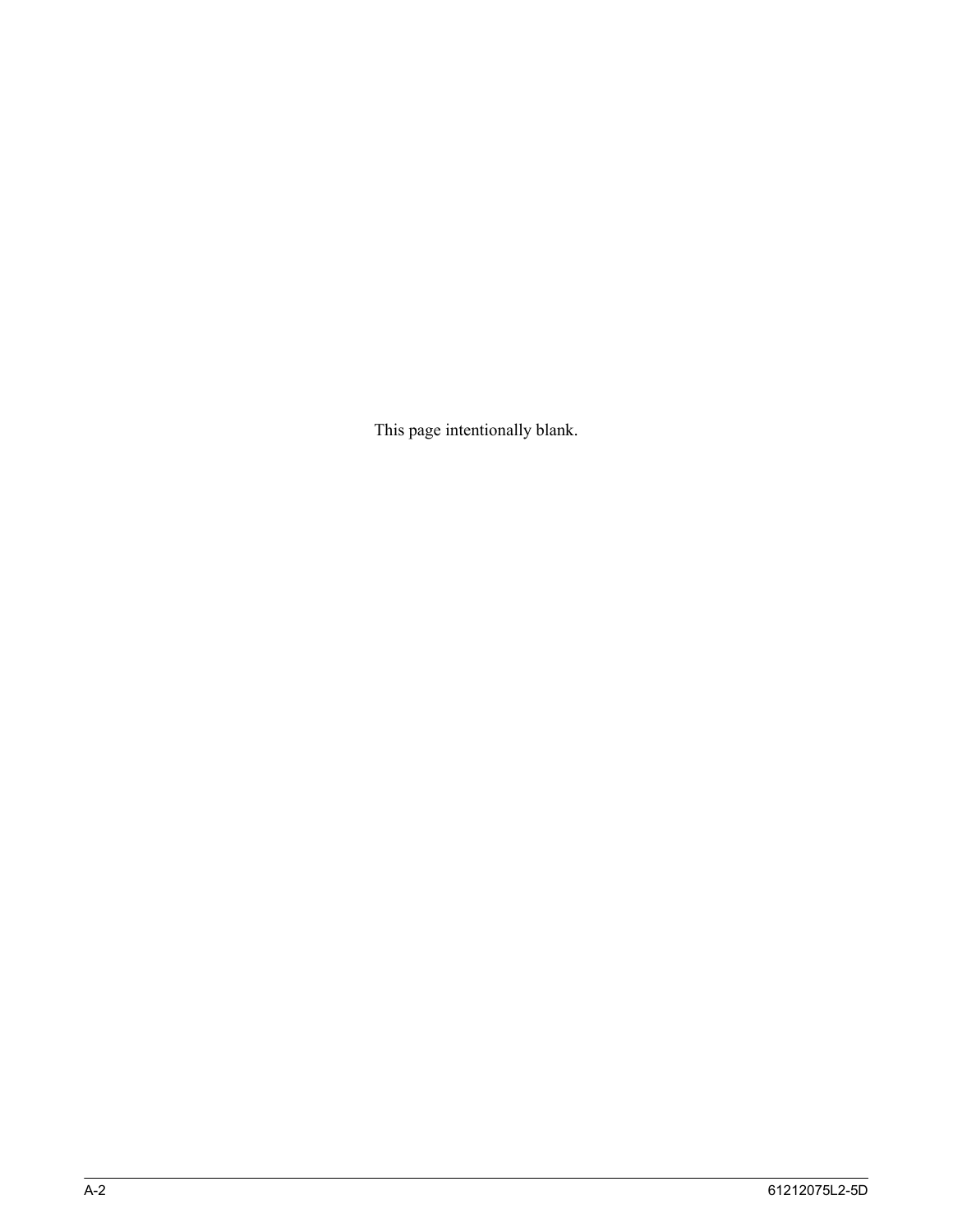# **Notes**